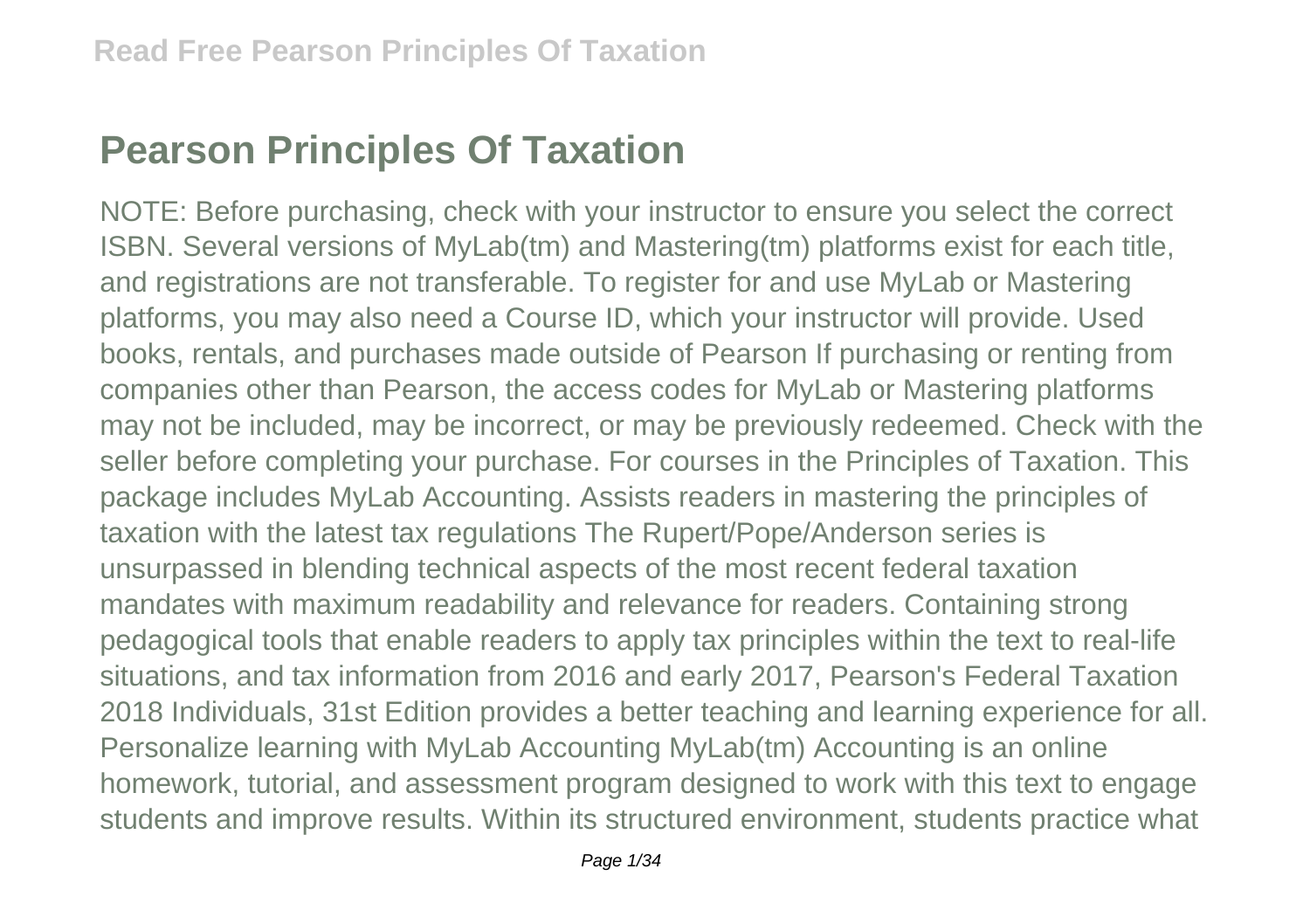they learn, test their understanding, and pursue a personalized study plan that helps them better absorb course material and understand difficult concepts. Learn more. 0134642503 / 9780134642505 Pearson's Federal Taxation 2018 Individuals Plus MyLab Accounting with Pearson eText -- Access Card Package, 31/e Package consists of: 0134532600 / 9780134532608 Pearson's Federal Taxation 2018 Individuals 0134562690 / 9780134562698 MyLab Accounting with Pearson eText -- Access Card - for Pearson's Federal Taxation 2018 Individuals

This is the eBook of the printed book and may not include any media, website access codes, or print supplements that may come packaged with the bound book. For courses in the Principles of Taxation. Assists readers in mastering the principles of taxation with the latest tax regulations The Rupert/Pope/Anderson series is unsurpassed in blending technical aspects of the most recent federal taxation mandates with maximum readability and relevance for readers. Containing strong pedagogical tools that enable readers to apply tax principles within the text to real-life situations, and tax information from 2016 and early 2017, Pearson's Federal Taxation 2018 Comprehensive, 31st Edition provides a better teaching and learning experience for all. Also available with MyLab Accounting MyLab™ Accounting is an online homework, tutorial, and assessment program designed to work with this text to engage students and improve results. Within its structured environment, students practice what they learn, test their understanding, and pursue a personalized study plan that helps them better absorb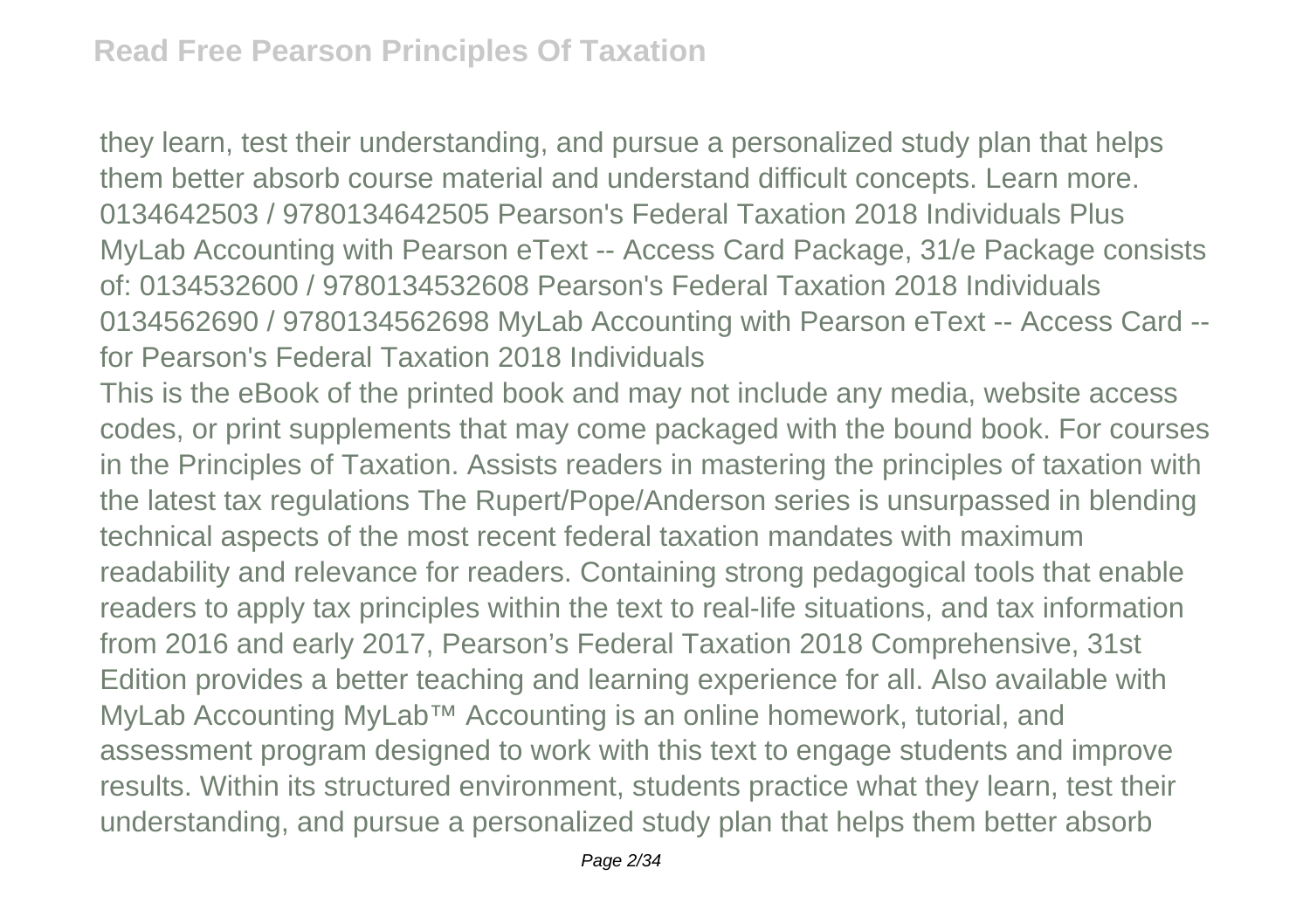course material and understand difficult concepts. Note: You are purchasing a standalone product; MyLab Accounting does not come packaged with this content. Students, if interested in purchasing this title with MyLab Accounting, ask your instructor for the correct package ISBN and Course ID. Instructors, contact your Pearson representative for more information. If you would like to purchase both the physical text and MyLab Accounting, search for: 0134642473 / 9780134642475 Pearson's Federal Taxation 2018 Comprehensive Plus MyLab Accounting with Pearson eText -- Access Card Package, 31/e Package consists of: 0134532384 / 9780134532387 Pearson's Federal Taxation 2018 Comprehensive 0134562488 / 9780134562483 MyLab Accounting with Pearson eText -- Access Card -- Pearson's Federal Taxation 2018 Comprehensive

For courses in the principles of taxation. Assist students in mastering the principles of taxation with the latest tax regulations The Rupert/Anderson series is unsurpassed in blending technical aspects of the most recent federal taxation mandates with maximum readability and relevance for students. Containing strong pedagogical tools that enable readers to apply tax principles within the text to real-life situations, and tax information from 2017 and early 2018, Pearson's Federal Taxation 2019 Comprehensive, 32nd Edition provides an up-to-date resource and better teaching and learning experience - for instructors and students. Also available with MyLab Accounting By combining trusted author content with digital tools and a flexible platform, MyLab personalizes the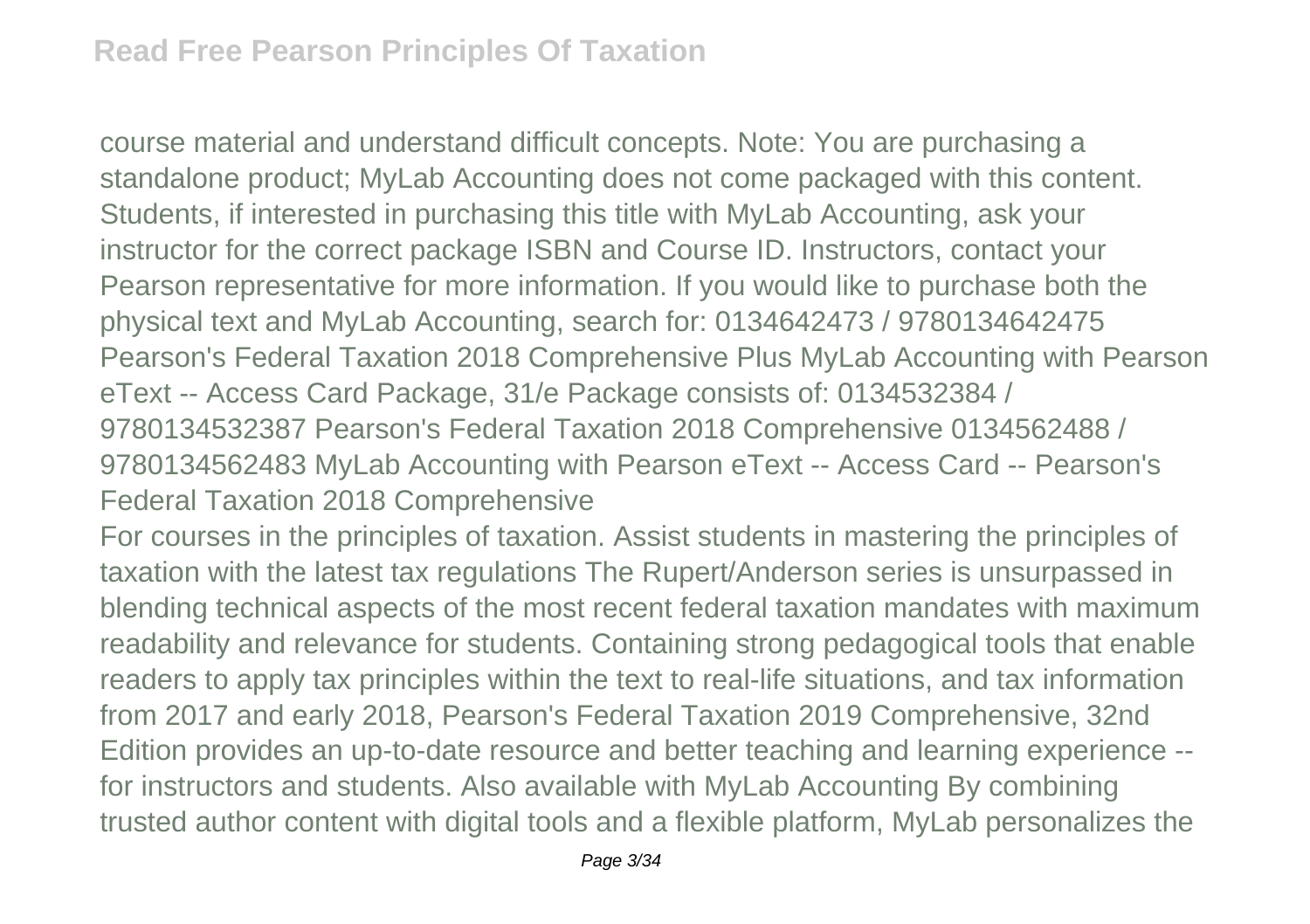learning experience and improves results for each student. And with Contextualized Feedback and Question Help, students have unlimited opportunities to master the concepts. If they get stuck, learning aids like Help Me Solve This, View an Example, eText Pages, and a Calculator walk them through the problem and show them helpful info in the text -- giving them assistance when they need it most. Note: You are purchasing a standalone product; MyLab Accounting does not come packaged with this content. Students, if interested in purchasing this title with MyLab Accounting, ask your instructor to confirm the correct package ISBN and Course ID. Instructors, contact your Pearson representative for more information. If you would like to purchase both the physical text and MyLab Accounting, search for: 0134833198 / 9780134833194 Pearson's Federal Taxation 2019 Comprehensive Plus MyLab Accounting with Pearson eText -- Access Card Package, 32/e Package consists of: 0134738306 / 9780134738307 Pearson's Federal Taxation 2019 Comprehensive 0134741609 / 9780134741604 MyLab Accounting with Pearson eText -- Access Card -- Pearson's Federal Taxation 2019 Comprehensive For courses in the principles of taxation. This ISBN is for the MyLab access card.

Pearson eText is included. Assist students in mastering the principles of taxation with the latest tax regulations The Rupert/Anderson series is unsurpassed in blending technical aspects of the most recent federal taxation mandates with maximum readability and relevance for students. Containing strong pedagogical tools that enable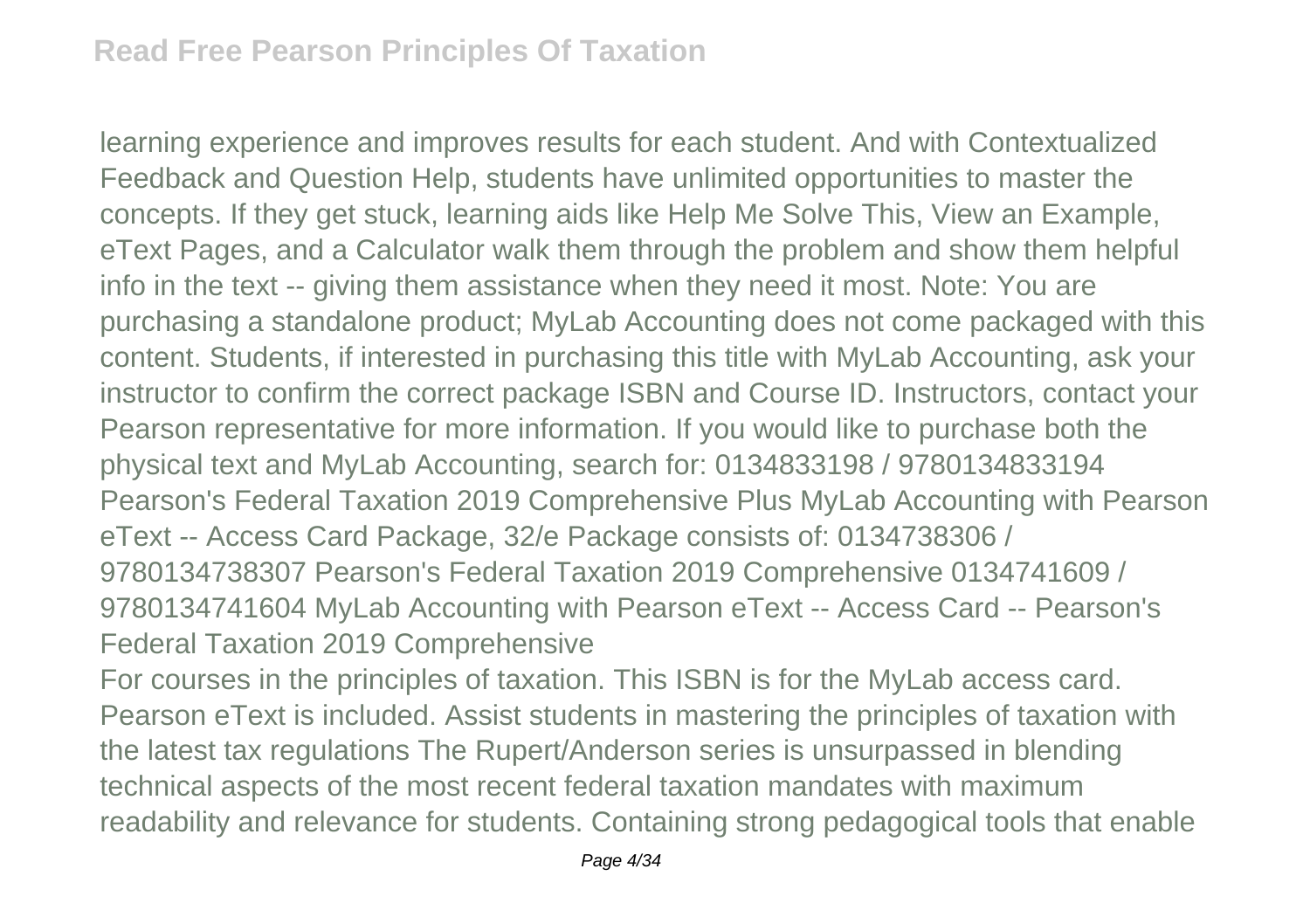readers to apply tax principles within the text to real-life situations, and tax information from 2018 and early 2019, Pearson's Federal Taxation 2020 Comprehensive, 33rd Edition provides an up-to-date resource and better teaching and learning experience - for instructors and students. Personalize learning with MyLab By combining trusted author content with digital tools and a flexible platform, MyLab(TM) personalizes the learning experience and improves results for each student. NOTE: You are purchasing an access card only. Before purchasing, check with your instructor to confirm the correct ISBN. Several versions of the MyLab(TM) and Mastering(TM) platforms exist for each title, and registrations are not transferable. To register for and use MyLab or Mastering, you may also need a Course ID, which your instructor will provide. If purchasing or renting from companies other than Pearson, the access codes for the MyLab platform may not be included, may be incorrect, or may be previously redeemed. Check with the seller before completing your purchase. For courses in Introduction to Revenue Management. The first of its kind, this book was written to address the emerging course in Hospitality focused on revenue management. Based on the authors' years of industry experience, this book includes a model for understanding the revenue management process and reveals four basic building blocks

to revenue management success. With chapters dedicated to consumer behavior, economic principles, and strategic management, it outlines key processes and stages of revenue management planning. Four unique application chapters tailor concepts to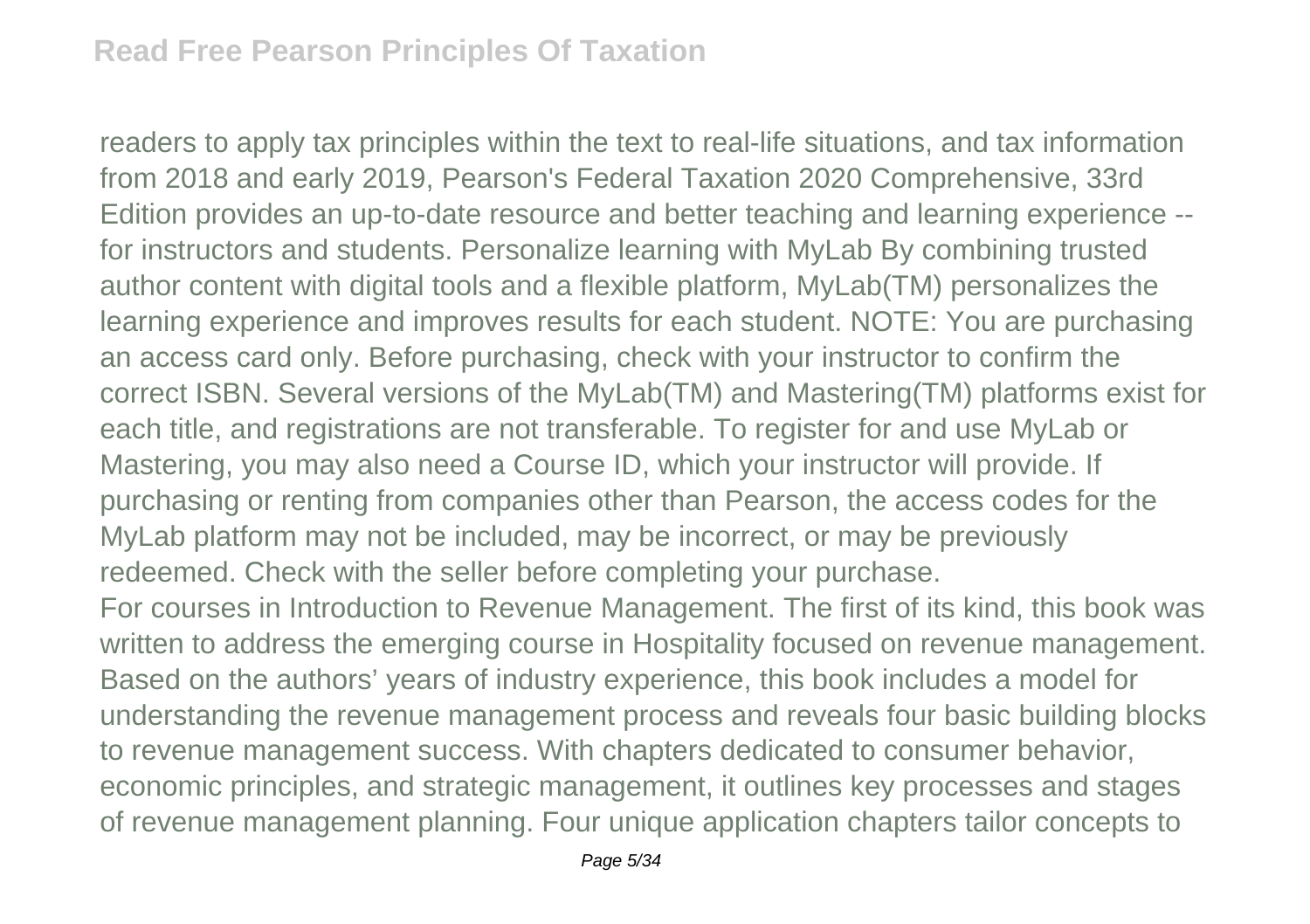specific segments of the industry and professional profiles help students learn about possibilities within the field.

NOTE: Before purchasing, check with your instructor to ensure you select the correct ISBN. Several versions of the MyLab(TM)and Mastering(TM) platforms exist for each title, and registrations are not transferable. To register for and use MyLab or Mastering, you may also need a Course ID, which your instructor will provide. Used books, rentals, and purchases made outside of Pearson If purchasing or renting from companies other than Pearson, the access codes for the MyLab platform may not be included, may be incorrect, or may be previously redeemed. Check with the seller before completing your purchase. For courses in the principles of taxation. This ISBN is for the MyLab combo card, which includes the MyLab access card, Pearson eText, and loose-leaf print edition (delivered by mail). Assist students in mastering the principles of taxation with the latest tax regulations The Rupert/Anderson series is unsurpassed in blending technical aspects of the most recent federal taxation mandates with maximum readability and relevance for students. Containing strong pedagogical tools that enable readers to apply tax principles within the text to real-life situations, and tax information from 2018 and early 2019, Pearson's Federal Taxation 2020 Comprehensive, 33rd Edition provides an up-to-date resource and better teaching and learning experience - for instructors and students. Personalize learning with MyLab Accounting By combining trusted author content with digital tools and a flexible platform, MyLab personalizes the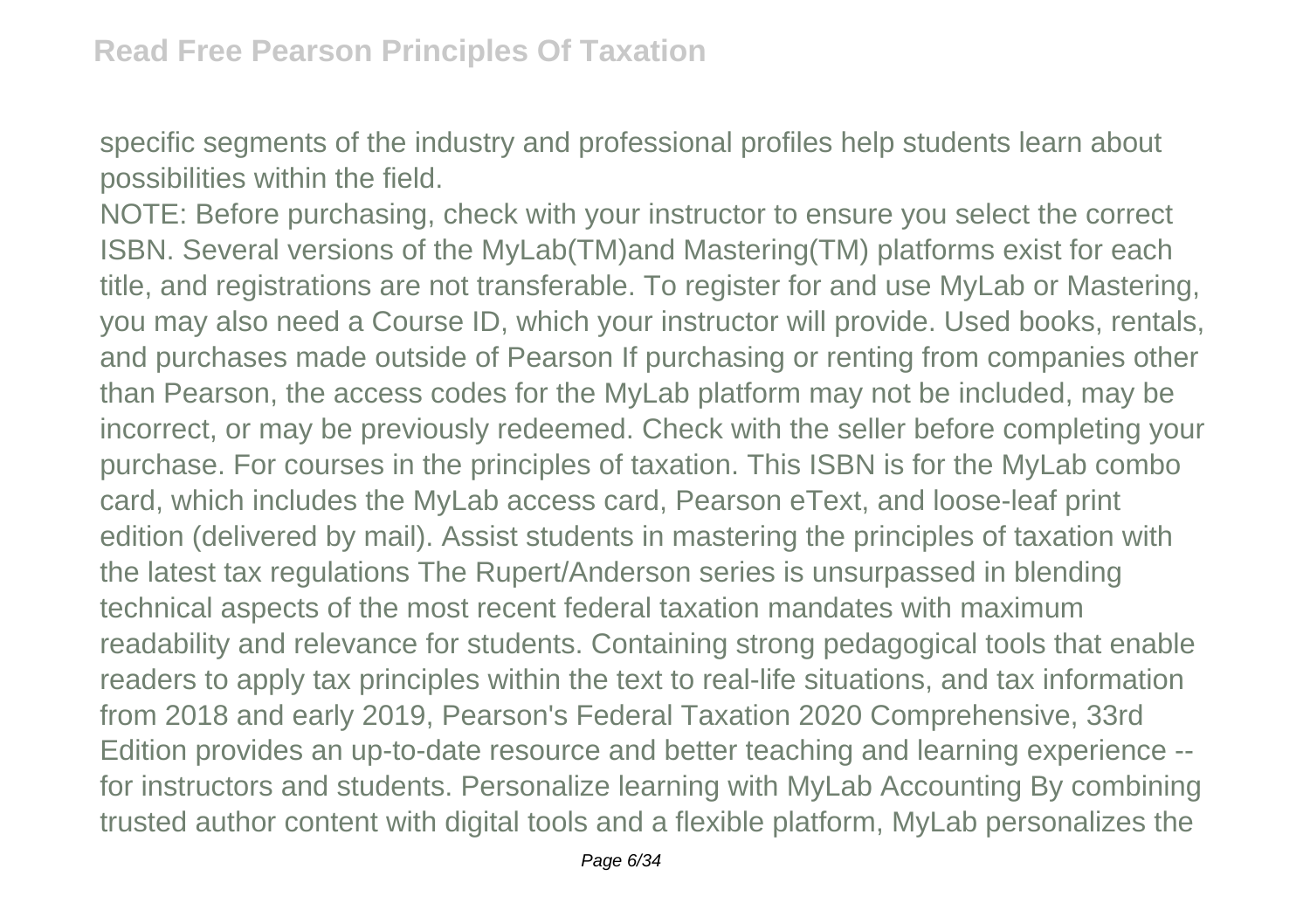learning experience and improves results for each student. And with Contextualized Feedback and Question Help, students have unlimited opportunities to master the concepts. If they get stuck, learning aids like Help Me Solve This, View an Example, eText Pages, and a Calculator walk them through the problem and show them helpful info in the text -- giving them assistance when they need it most. For courses in the Principles of Taxation. Assist Students in Mastering the Principles of Taxation with the Latest Tax Regulations The Rupert/Pope/Anderson series is unsurpassed in blending technical aspects of the most recent federal taxation mandates with maximum readability and relevance for readers. Containing strong pedagogical tools that enable readers to apply tax principles within the text to real-life situations, and tax information from 2015 and early 2016, Pearson's Federal Taxation 2017 Individuals, Thirtieth Edition provides a better learning experience. Also Available with MyAccountingLab® MyAccountingLab is an online homework, tutorial, and assessment program designed to work with this text to engage students and improve results. Within its structured environment, students practice what they learn, test their understanding, and pursue a personalized study plan that helps them better absorb course material and understand difficult concepts. Note: You are purchasing a standalone product; MyAccountingLab does not come packaged with this content. Students, if interested in purchasing this title with MyAccountingLab, ask your instructor for the correct package ISBN and Course ID. Instructors, contact your Pearson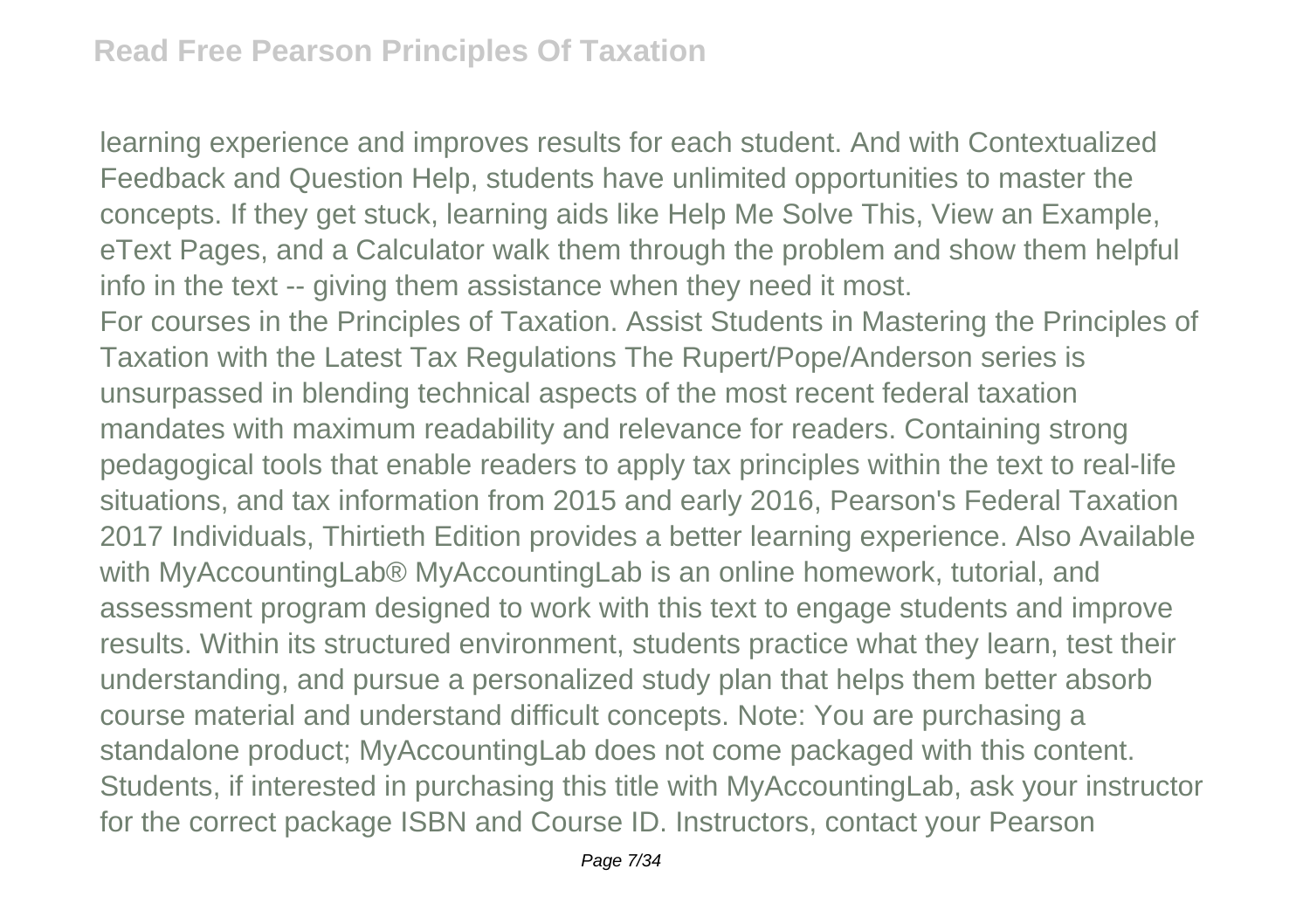representative for more information. If you would like to purchase both the physical text and MyAccountingLab, search for: 0134473930 / 9780134473932 Pearson's Federal Taxation 2017 Individuals Plus MyAccountingLab with Pearson eText -- Access Card Package Package consists of: 0134420861 / 9780134420868 Pearson's Federal Taxation 2017 Individuals 0134472063 / 9780134472065 MyAccountingLab with Pearson eText -- Access Card -- Pearson's Federal Taxation 2017 Individuals For courses in the principles of taxation. Assist students in mastering the principles of taxation with the latest tax regulations The Anderson/Rupert series is unsurpassed in blending technical aspects of the most recent federal taxation mandates with maximum readability and relevance for students. Containing strong pedagogical tools that enable readers to apply tax principles within the text to real-life situations, and tax information from 2017 and early 2018, Pearson's Federal Taxation 2019 Individuals, 32nd Edition provides an up-to-date resource and better teaching and learning experience -- for instructors and their students. Also available with MyLab Accounting By combining trusted author content with digital tools and a flexible platform, MyLab personalizes the learning experience and improves results for each student. Note: You are purchasing a standalone product; MyLab Accounting does not come packaged with this content. Students, if interested in purchasing this title with MyLab Accounting, ask your instructor to confirm the correct package ISBN and Course ID. Instructors, contact your Pearson representative for more information. If you would like to purchase both the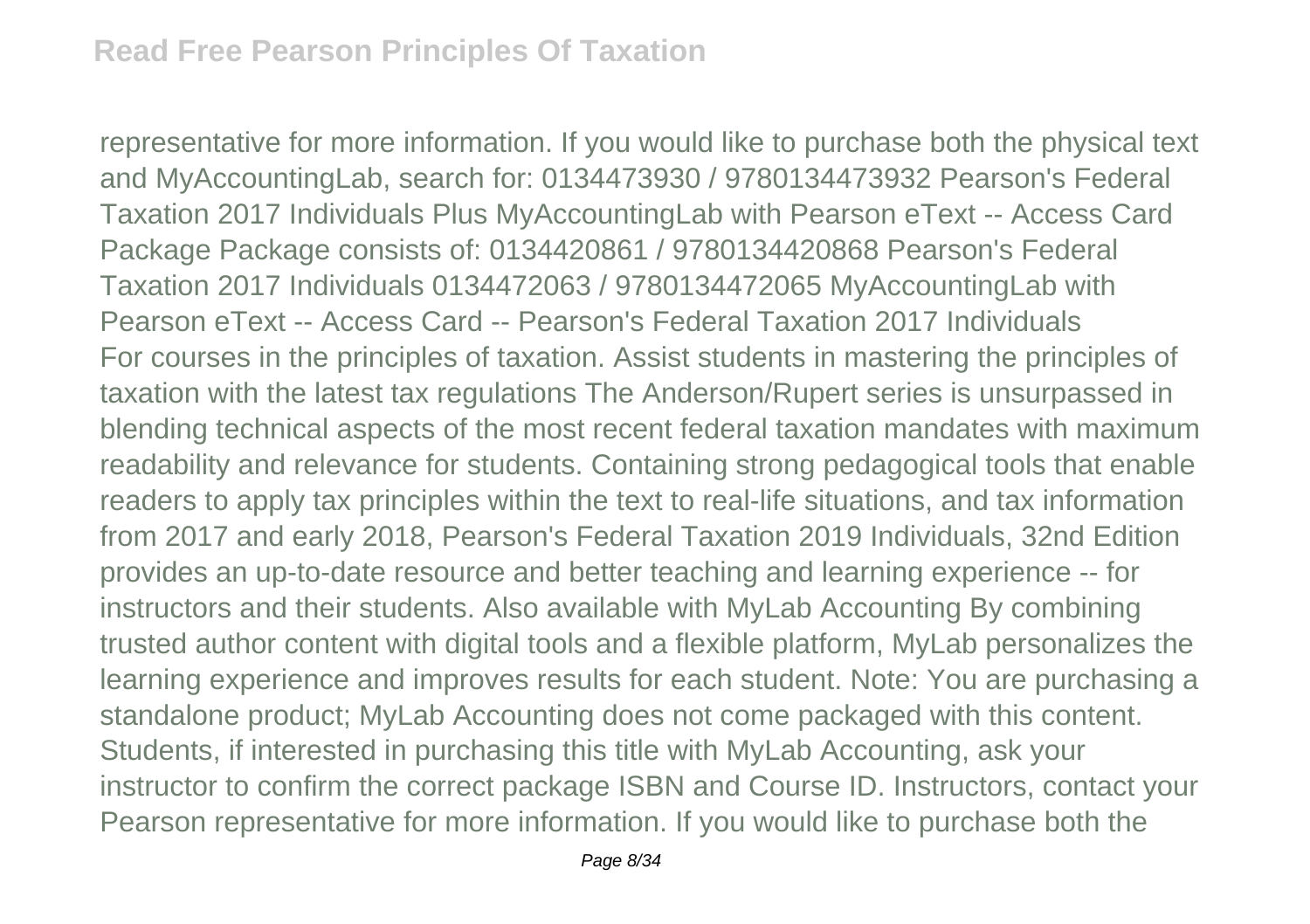physical text and MyLab Accounting, search for: 0134855477 / 9780134855479 Pearson's Federal Taxation 2019 Individuals Plus MyLab Accounting with Pearson eText -- Access Card Package Package consists of: 0134739671 / 9780134739670 Pearson's Federal Taxation 2019 Individuals 0134742990 / 9780134742991 MyLab Accounting with Pearson eText -- Access Card -- for Pearson's Federal Taxation 2019 Individuals

NOTE: Before purchasing, check with your instructor to ensure you select the correct ISBN. Several versions of Pearson's MyLab & Mastering products exist for each title, and registrations are not transferable. To register for and use Pearson's MyLab & Mastering products, you may also need a Course ID, which your instructor will provide. Written in an accessible style, this text assumes that the student has no previous education in taxation. Byrd & Chen's Canadian Tax Principles, 2019-2020 Edition, can be used with or without other source materials (this includes the Income Tax Act, Income Tax Folios, and other official materials). The Income Tax Act is referenced in the text where appropriate for further independent study. Students should be able to solve all of the end-ofchapter material by relying solely on the text as a reference. The text and problem materials are comprehensive of the syllabus requirements of the Canadian professional accounting bodies. 9780135762547 Byrd & Chen's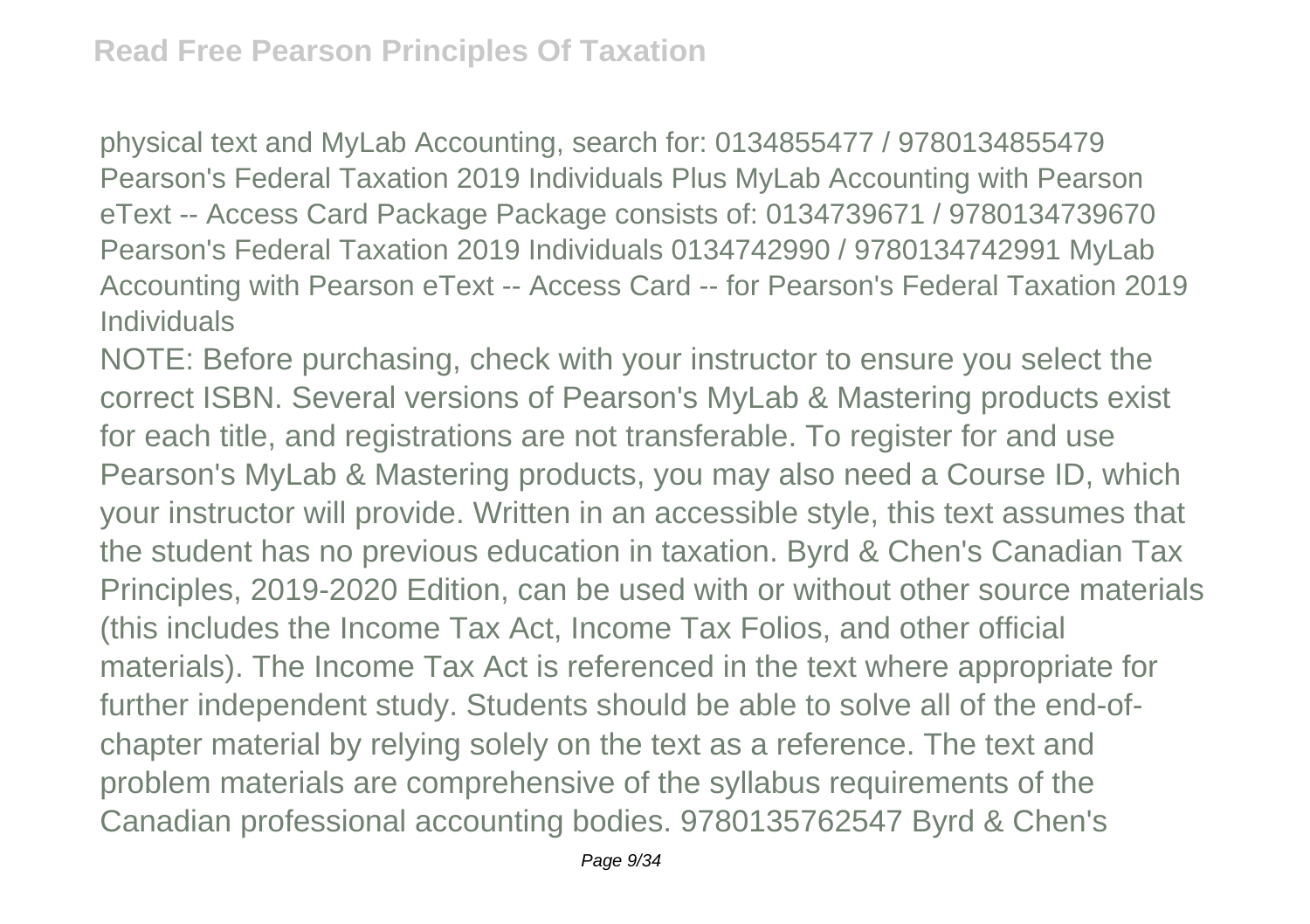Canadian Tax Principles, 2019-2020 Edition, Volumes I and II with Study Guide and MyLab Accounting, 1/e Package consists of: 9780135762486 Canadian Tax Principles, 2019-2020 Edition, Volume 1 9780135812785 Canadian Tax Principles, 2019-2020 Edition, Volume 2 9780135762370 Study Guide for Canadian Tax Principles, 2019-2020 Edition 9780135824375 MyLab Accounting with Pearson eText -- Standalone Access Card -- for Canadian Tax Principles 2019-2020 Edition

NOTE: Before purchasing, check with your instructor to ensure you select the correct ISBN. Several versions of Pearson's MyLab & Mastering products exist for each title, and registrations are not transferable. To register for and use Pearson's MyLab & Mastering products, you may also need a Course ID, which your instructor will provide. Used books, rentals, and purchases made outside of Pearson If purchasing or renting from companies other than Pearson, the access codes for Pearson's MyLab & Mastering products may not be included, may be incorrect, or may be previously redeemed. Check with the seller before completing your purchase. For courses in the Principles of Taxation. This package includes MyAccountingLab ® . Assist Readers in Mastering the Principles of Taxation with the Latest Tax Regulations The Rupert/Pope/Anderson series is unsurpassed in blending technical aspects of the Page 10/34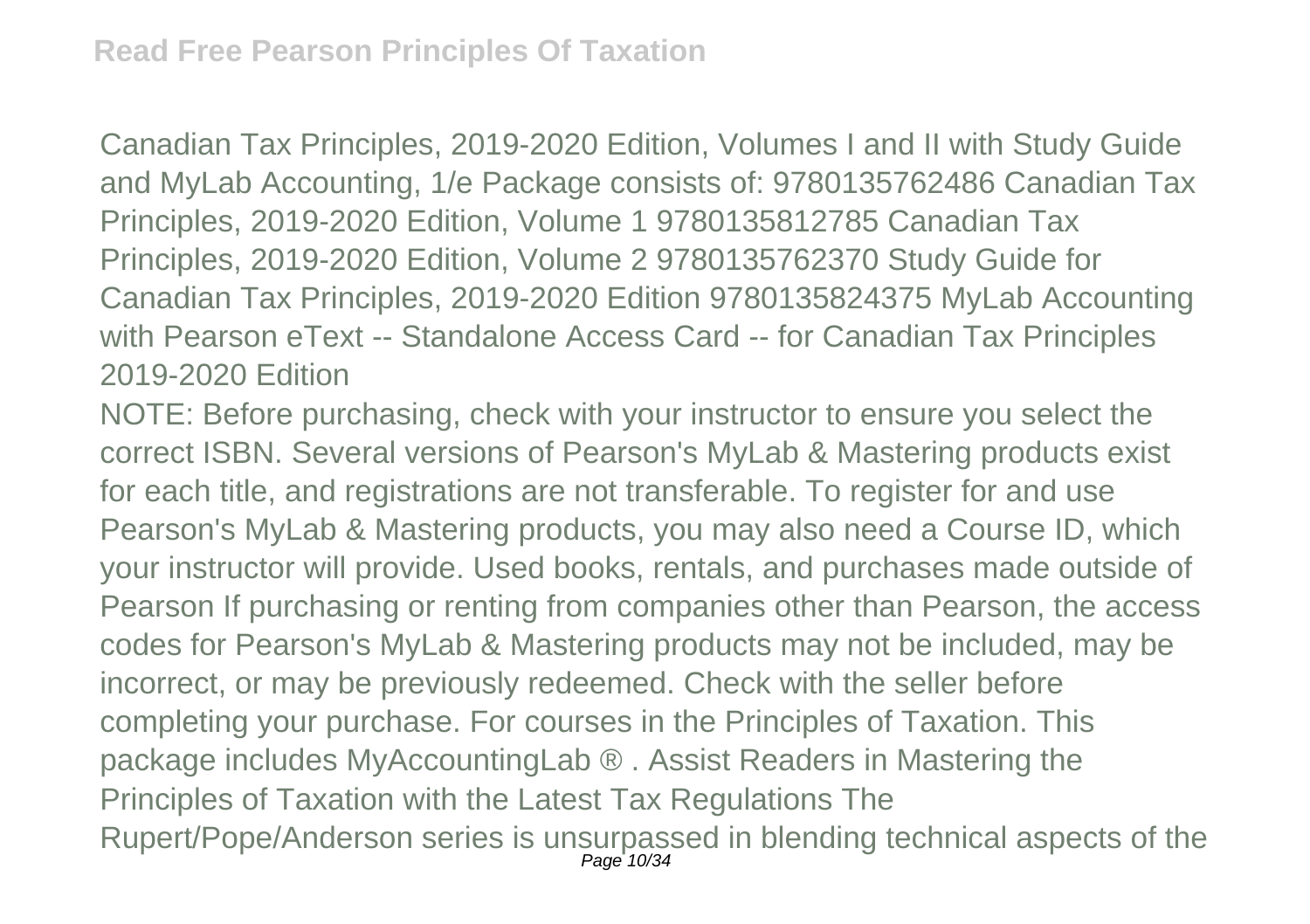most recent federal taxation mandates with maximum readability and relevance for readers. Containing strong pedagogical tools that enable readers to apply tax principles within the text to real-life situations, and tax information from 2015 and early 2016, Pearson's Federal Taxation 2017 Comprehensive, Thirtieth Edition provides a better learning experience. Personalize Learning with MyAccountingLab MyAccountingLab is an online homework, tutorial, and assessment program designed to work with this text to engage students and improve results. Within its structured environment, students practice what they learn, test their understanding, and pursue a personalized study plan that helps them better absorb course material and understand difficult concepts. 0134471911 / 9780134471914 Pearson's Federal Taxation 2017 Comprehensive Plus MyAccountingLab with Pearson eText -- Access Card Package Package consists of: 0134420640 / 9780134420646 Pearson's Federal Taxation 2017 Comprehensive 0134421574 / 9780134421575 MyAccountingLab with Pearson eText -- Access Card -- Pearson's Federal Taxation 2017 Comprehensive The Pope/Anderson/Kramer series is unsurpassed in blending the technical content of the most recent federal taxation mandates with the highest level of readability and relevancy for students.

NOTE: Before purchasing, check with your instructor to ensure you select the Page<sup>-</sup>11/34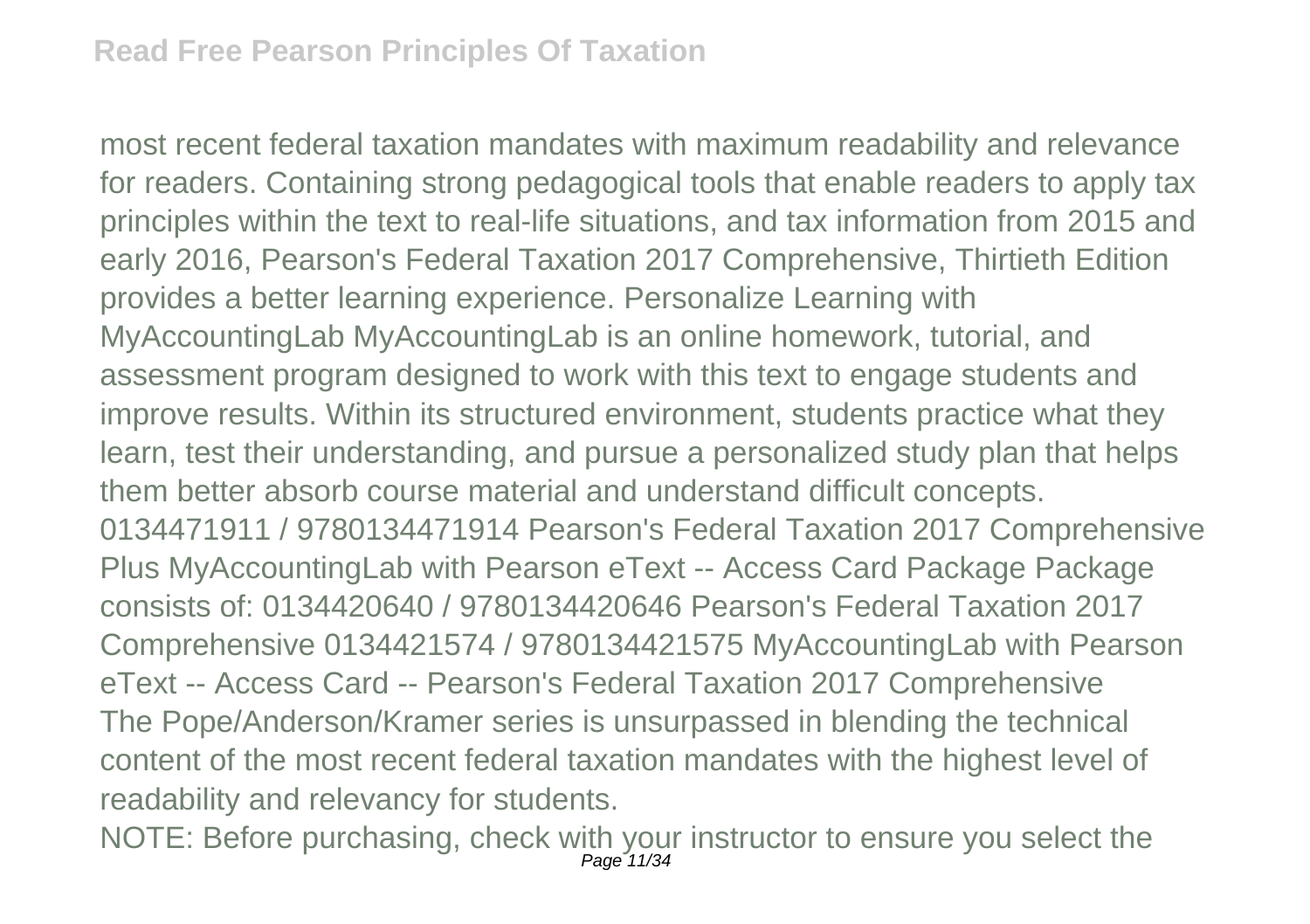correct ISBN. Several versions of the MyLab(tm)and Mastering(tm) platforms exist for each title, and registrations are not transferable. To register for and use MyLab or Mastering, you may also need a Course ID, which your instructor will provide. Used books, rentals, and purchases made outside of Pearson If purchasing or renting from companies other than Pearson, the access codes for the MyLab platform may not be included, may be incorrect, or may be previously redeemed. Check with the seller before completing your purchase. For courses in the principles of taxation. This ISBN is for the MyLab access card. Pearson eText is included. Assist students in mastering the principles of taxation with the latest tax regulations The Rupert/Anderson series is unsurpassed in blending technical aspects of the most recent federal taxation mandates with maximum readability and relevance for students. Containing strong pedagogical tools that enable readers to apply tax principles within the text to real-life situations, and tax information from 2018 and early 2019, Pearson's Federal Taxation 2020 Corporations, Partnerships, Estates, and Trusts, 33rd Edition provides an up-todate resource and better teaching and learning experience -- for instructors and students. Personalize learning with MyLab Accounting By combining trusted author content with digital tools and a flexible platform, MyLab personalizes the learning experience and improves results for each student. And with Page 12/34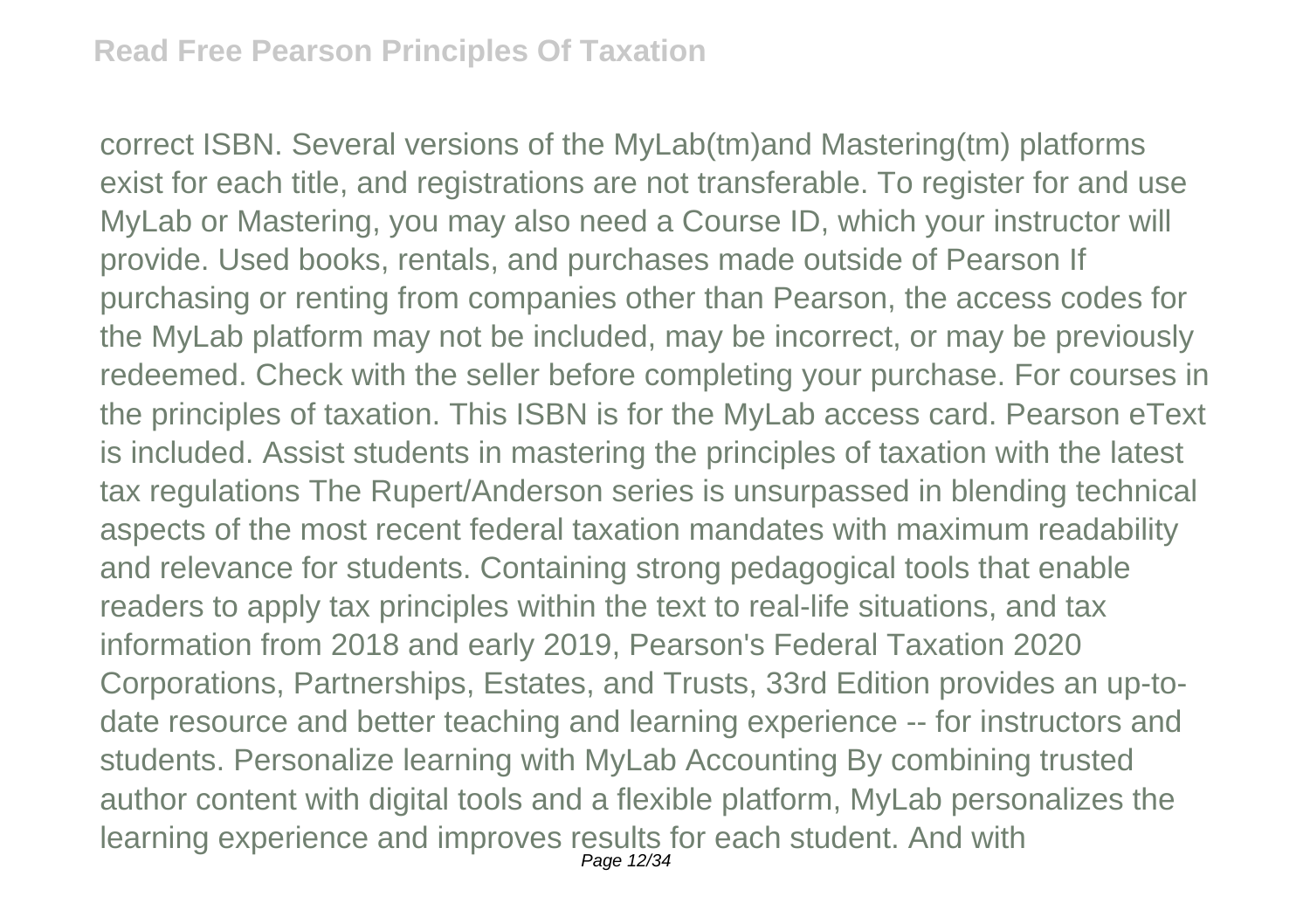Contextualized Feedback and Question Help, students have unlimited opportunities to master the concepts. If they get stuck, learning aids like Help Me Solve This, View an Example, eText Pages, and a Calculator walk them through the problem and show them helpful info in the text -- giving them assistance when they need it most.

For courses in the Principles of Taxation. Assist Readers in Mastering the Principles of Taxation with the Latest Tax Regulations The Rupert/Pope/Anderson series is unsurpassed in blending technical aspects of the most recent federal taxation mandates with maximum readability and relevance for readers. Containing strong pedagogical tools that enable readers to apply tax principles within the text to real-life situations, and tax information from 2015 and early 2016, Pearson's Federal Taxation 2017 Comprehensive, Thirtieth Edition provides a better learning experience. Note: You are purchasing a standalone product; MyAccountingLab® does not come packaged with this content. Students, if interested in purchasing this title with MyAccountingLab, ask your instructor for the correct package ISBN and Course ID. Instructors, contact your Pearson representative for more information. If you would like to purchase both the physical text and MyAccountingLab, search for: 0134471911 / 9780134471914 Pearson's Federal Taxation 2017 Comprehensive Plus Page 13/34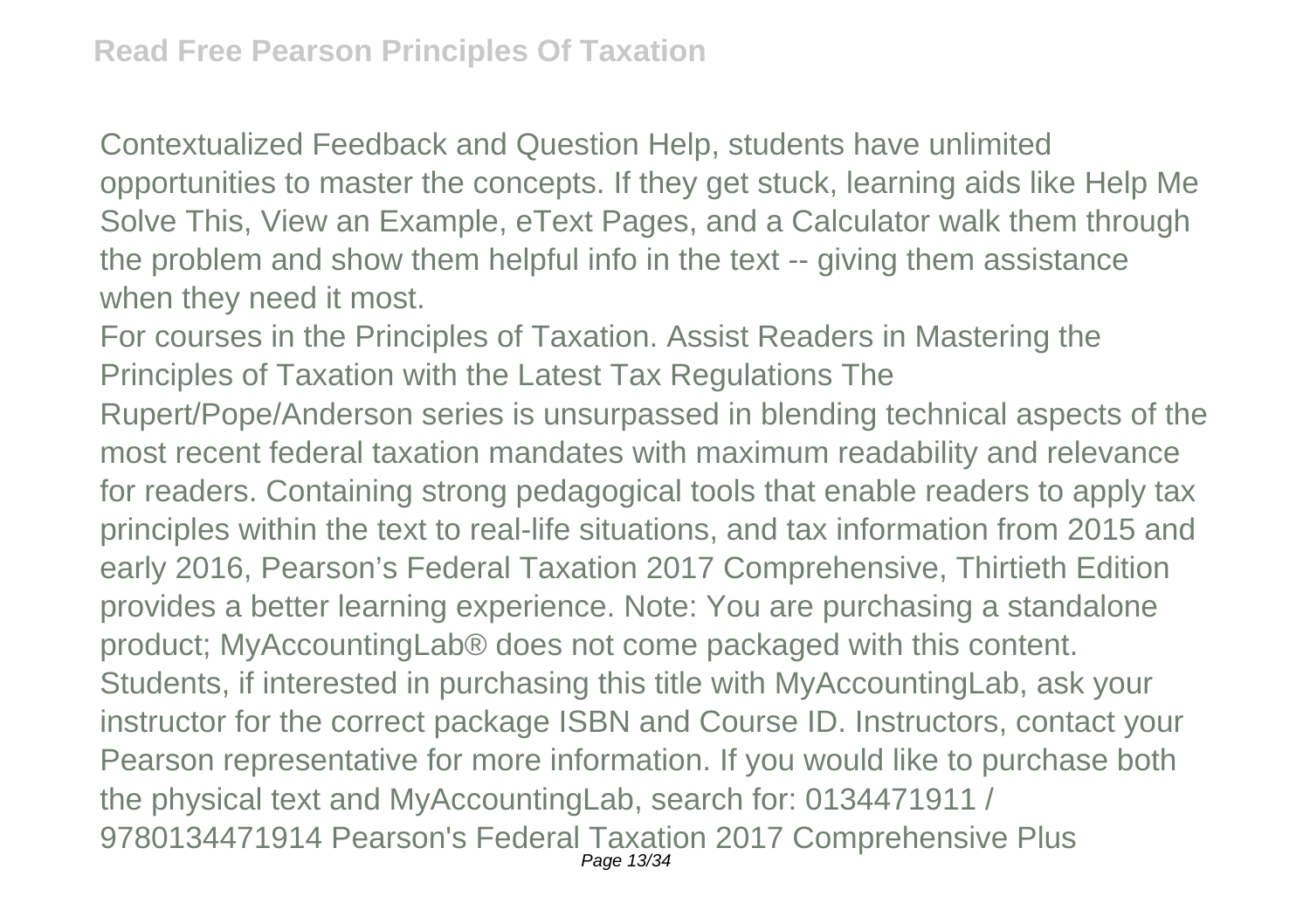MyAccountingLab with Pearson eText -- Access Card Package Package consists of: 0134420640 / 9780134420646 Pearson's Federal Taxation 2017 Comprehensive 0134421574 / 9780134421575 MyAccountingLab with Pearson eText -- Access Card -- Pearson's Federal Taxation 2017 Comprehensive NOTE: Before purchasing, check with your instructor to ensure you select the correct ISBN. Several versions of the MyLab(tm)and Mastering(tm) platforms exist for each title, and registrations are not transferable. To register for and use MyLab or Mastering, you may also need a Course ID, which your instructor will provide. Used books, rentals, and purchases made outside of Pearson If purchasing or renting from companies other than Pearson, the access codes for the MyLab platform may not be included, may be incorrect, or may be previously redeemed. Check with the seller before completing your purchase. For courses in the principles of taxation. This ISBN is for the MyLab access card. Pearson eText is included. Assist students in mastering the principles of taxation with the latest tax regulations The Rupert/Anderson series is unsurpassed in blending technical aspects of the most recent federal taxation mandates with maximum readability and relevance for students. Containing strong pedagogical tools that enable readers to apply tax principles within the text to real-life situations, and tax information from 2018 and early 2019, Pearson's Federal Taxation 2020 Page 14/34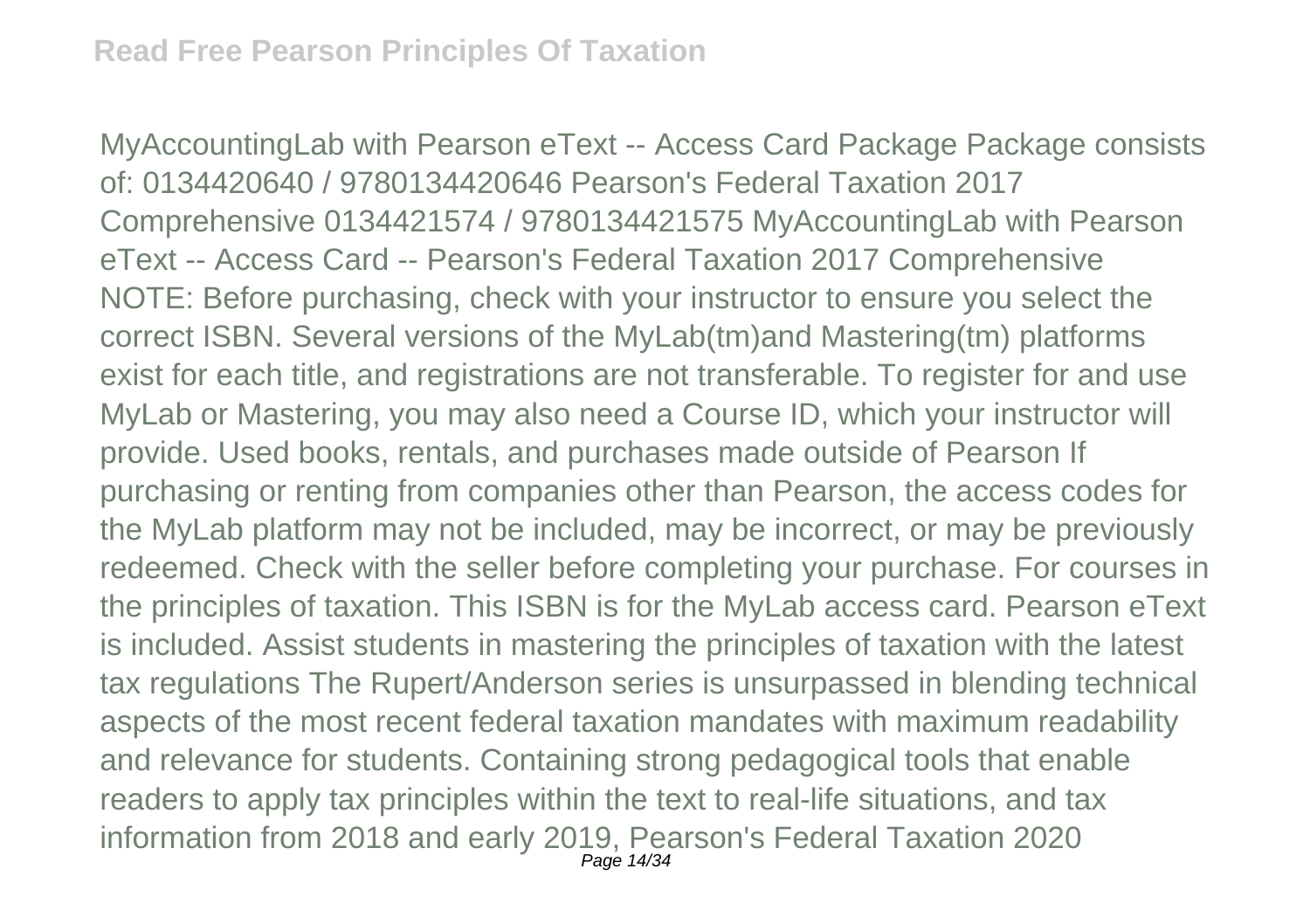Comprehensive, 33rd Edition provides an up-to-date resource and better teaching and learning experience -- for instructors and students. Personalize learning with MyLab Accounting By combining trusted author content with digital tools and a flexible platform, MyLab personalizes the learning experience and improves results for each student. And with Contextualized Feedback and Question Help, students have unlimited opportunities to master the concepts. If they get stuck, learning aids like Help Me Solve This, View an Example, eText Pages, and a Calculator walk them through the problem and show them helpful info in the text -- giving them assistance when they need it most. Gain a thorough understanding of today's individual income tax concepts and current tax law with SOUTH-WESTERN FEDERAL TAXATION 2021: INDIVIDUAL INCOME TAXES, 44E. This reader-friendly presentation emphasizes the latest tax law affecting individual taxpayers, including the most recent tax changes and reforms. Complete coverage of the Tax Cuts and Jobs Act of 2017 offers related guidance from the Treasury Department. This book's distinctive Framework 1040 demonstrates both how topics relate to one another and to the Form 1040. Clear examples, frequent summaries and memorable tax scenarios further clarify concepts and help you sharpen critical-thinking, writing and research skills. Learn how taxes impact you personally with the most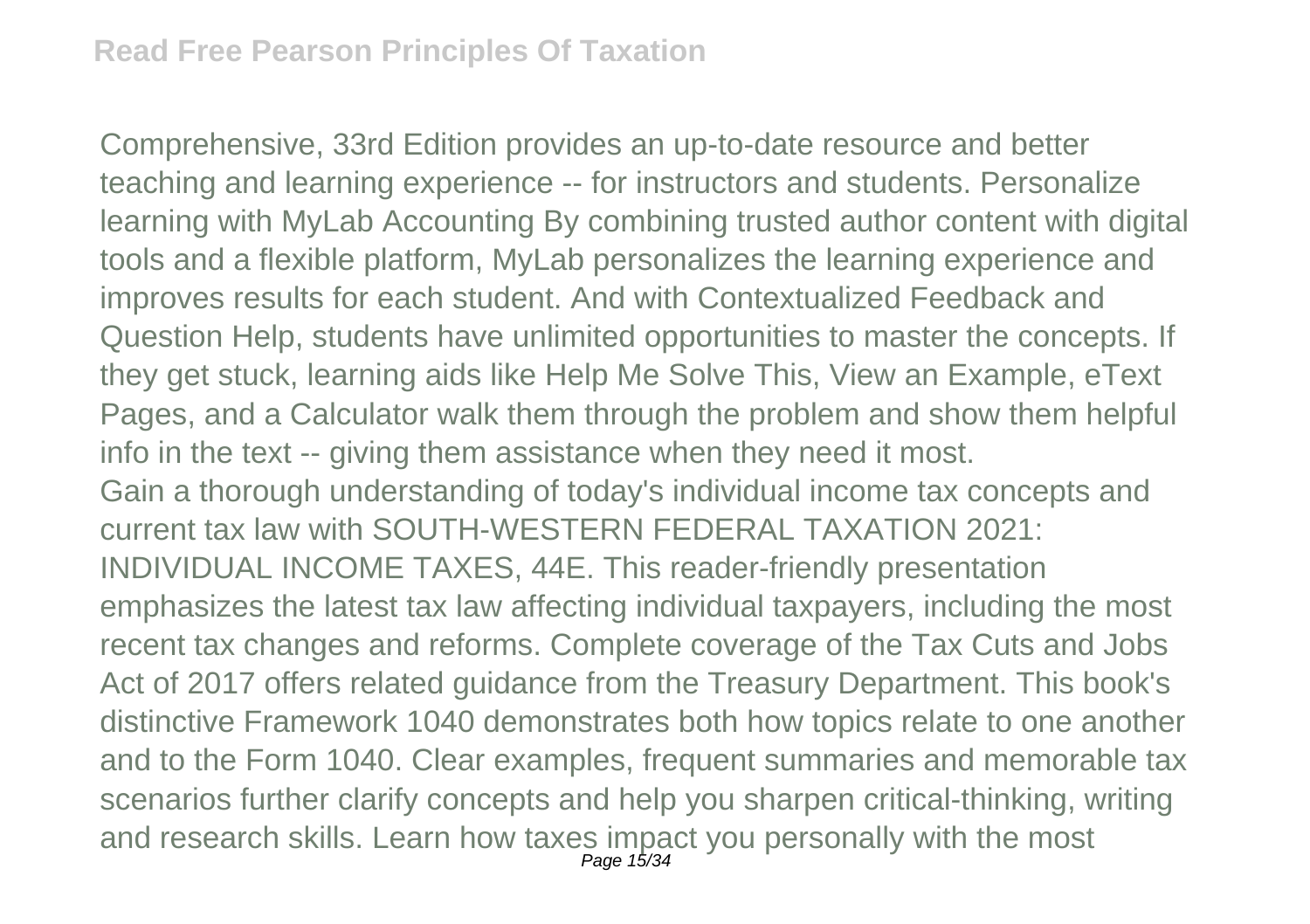thorough coverage of individual income taxation today. You can even use this edition to prepare for the C.P.A. exam or Enrolled Agent exam or to begin study for a career in tax accounting, financial reporting or auditing. Important Notice: Media content referenced within the product description or the product text may not be available in the ebook version.

Accounting and Finance: An Introduction, now in its eighth edition, contains all the information you need to start your business career. With its use of practical techniques and real-world examples, this best-selling text teaches you the basics of understanding and using financial information. This comprehensive guide covers financial accounting, management accounting and financial management in a single text, and provides you with the tools to make informed, successful business decisions. Key Features Up-to-date coverage, including the latest IFRSs and corporate governance content plus a discussion of financing and dividend policies Accessible step-by-step approach helps you master the subject one step at a time New real world examples provide opportunities to apply and develop techniques Progress checks, activities and exercises reinforce learning Focus on decision-making prepares you for careers in business Eddie McLaney is Visiting Fellow in Accounting and Finance at Plymouth University. Peter Atrill is a freelance academic and author working with leading institutions in the UK, Page 16/34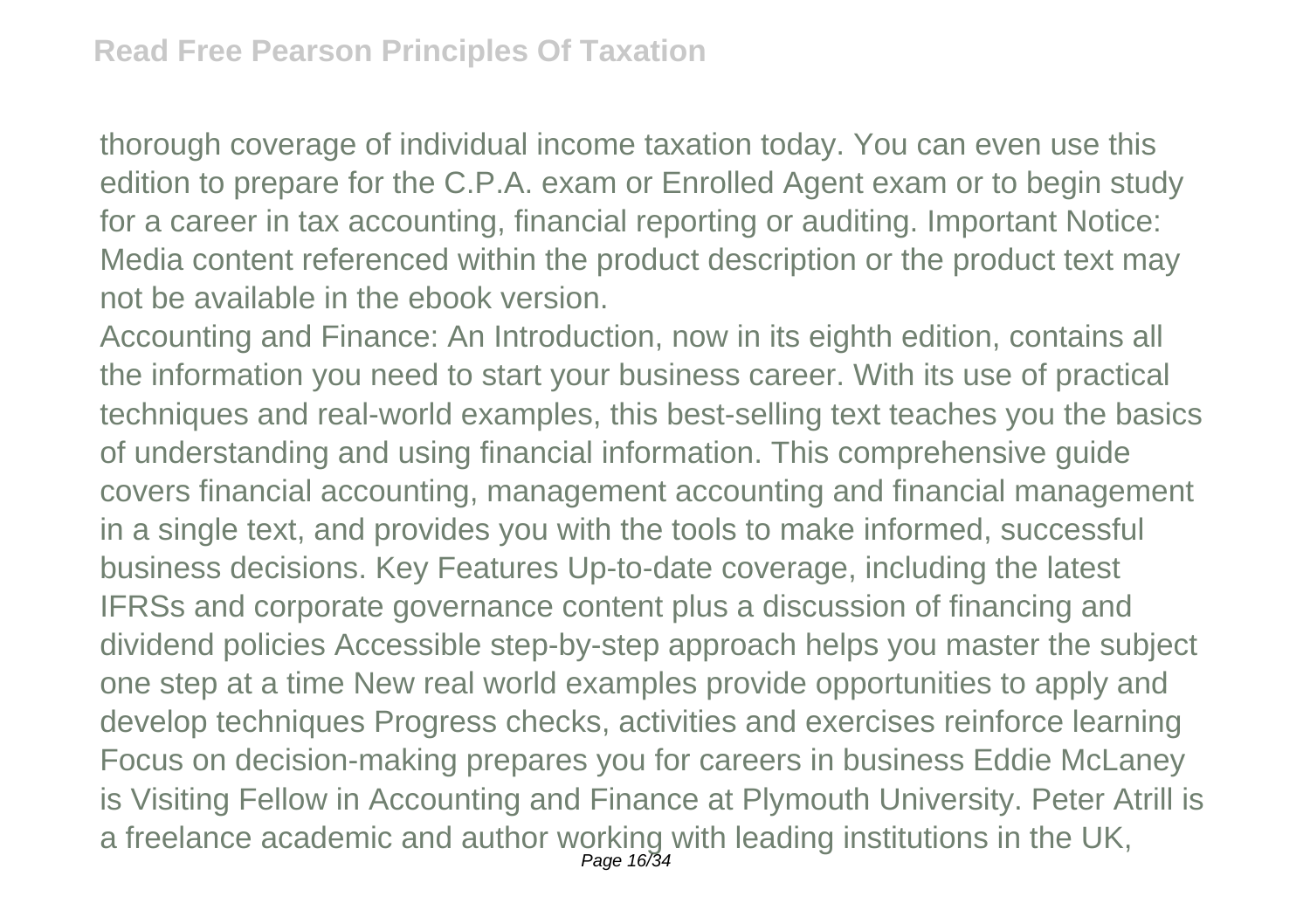Europe and SE Asia. He was previously Head of Accounting and law and Head of Business and Management at the Plymouth University Business School For courses in the principles of taxation. This package includes MyLab Accounting. Assist students in mastering the principles of taxation with the latest tax regulations The Rupert/Anderson series is unsurpassed in blending technical aspects of the most recent federal taxation mandates with maximum readability and relevance for students. Containing strong pedagogical tools that enable readers to apply tax principles within the text to real-life situations, and tax information from 2017 and early 2018, Pearson's Federal Taxation 2019 Corporations, Partnerships, Estates & Trusts, 32nd Edition provides an up-to-date resource and better teaching and learning experience -- for instructors and students. Also available with MyLab Accounting By combining trusted author content with digital tools and a flexible platform, MyLab(tm) personalizes the learning experience and improves results for each student. Note: You are purchasing a standalone product; MyLab Accounting does not come packaged with this content. Students, if interested in purchasing this title with MyLab Accounting, ask your instructor to confirm the correct package ISBN and Course ID. Instructors, contact your Pearson representative for more information. If you would like to purchase both the physical text and MyLab Accounting, search for: 0134855485 / 9780134855486 Pearson's Federal Taxation 2019 Corporations, Partnerships, Estates & Trusts Plus MyLab Accounting with Pearson eText -- Access Card Package, 32/e Package consists of: 0134739698 / 9780134739694 Pearson's Federal Taxation 2019 Corporations, Partnerships, Estates & Trusts 0134743903 / 9780134743905 MyLab Accounting with Pearson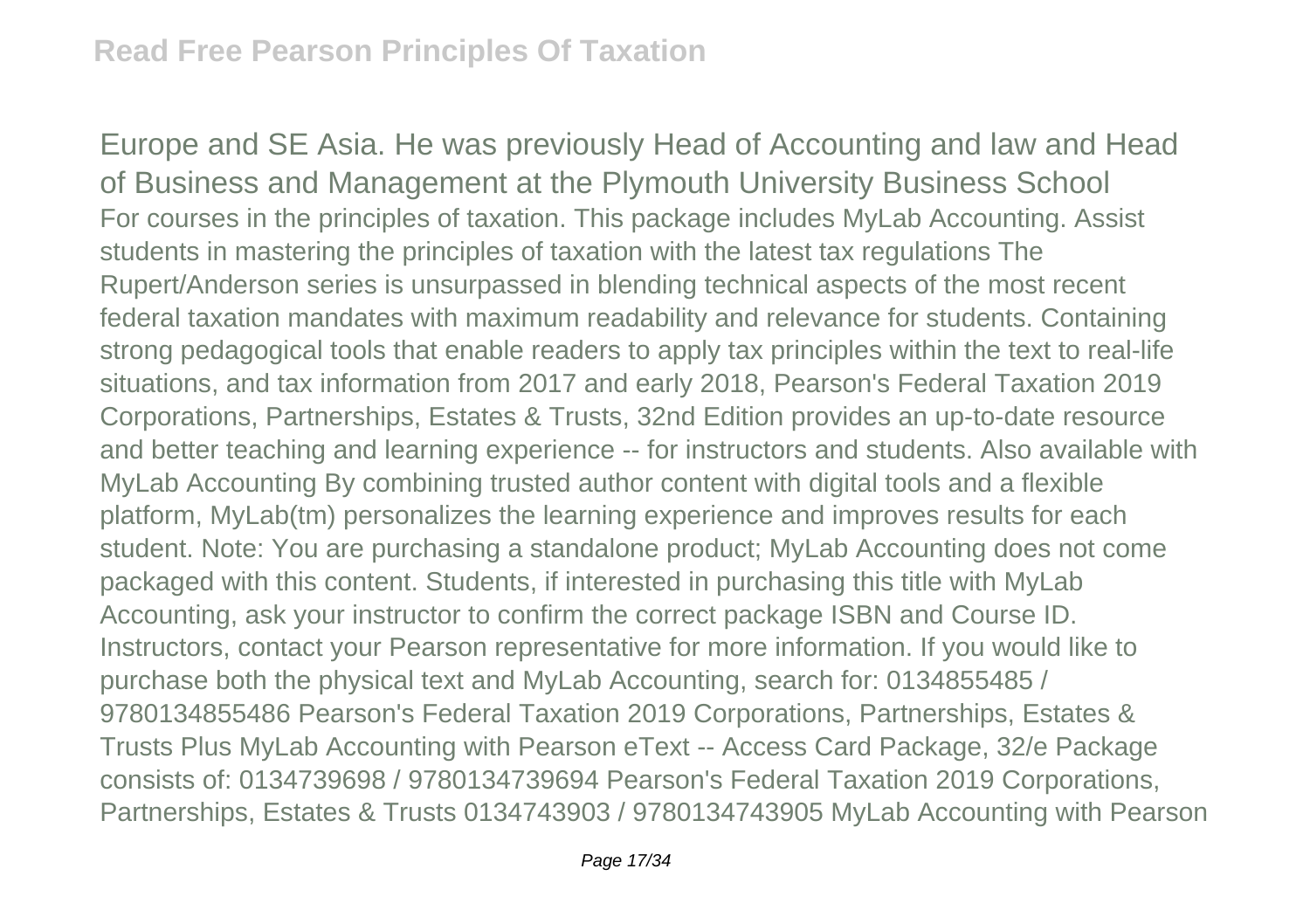eText -- Access Card -- Pearson's Federal Taxation 2019 Corporations, Partnerships, Estates & Trusts

NOTE: Before purchasing, check with your instructor to ensure you select the correct ISBN. Several versions of Pearson's MyLab & Mastering products exist for each title, and registrations are not transferable. To register for and use Pearson's MyLab & Mastering products, you may also need a Course ID, which your instructor will provide. Used books, rentals, and purchases made outside of Pearson If purchasing or renting from companies other than Pearson, the access codes for Pearson's MyLab & Mastering products may not be included, may be incorrect, or may be previously redeemed. Check with the seller before completing your purchase. For courses in the Principles of Taxation. This package includes MyAccountingLab ® . Assist Students in Mastering the Principles of Taxation with the Latest Tax Regulations The Rupert/Pope/Anderson series is unsurpassed in blending technical aspects of the most recent federal taxation mandates with maximum readability and relevance for readers. Containing strong pedagogical tools that enable readers to apply tax principles within the text to real-life situations, and tax information from 2015 and early 2016, Pearson's Federal Taxation 2017 Individuals, Thirtieth Edition provides a better learning experience. Personalize Learning with MyAccountingLab MyAccountingLab is an online homework, tutorial, and assessment program designed to work with this text to engage students and improve results. Within its structured environment, students practice what they learn, test their understanding, and pursue a personalized study plan that helps them better absorb course material and understand difficult concepts. 0134473930 / 9780134473932 Pearson's Federal Taxation 2017 Individuals Plus MyAccountingLab with Pearson eText -- Access Card Package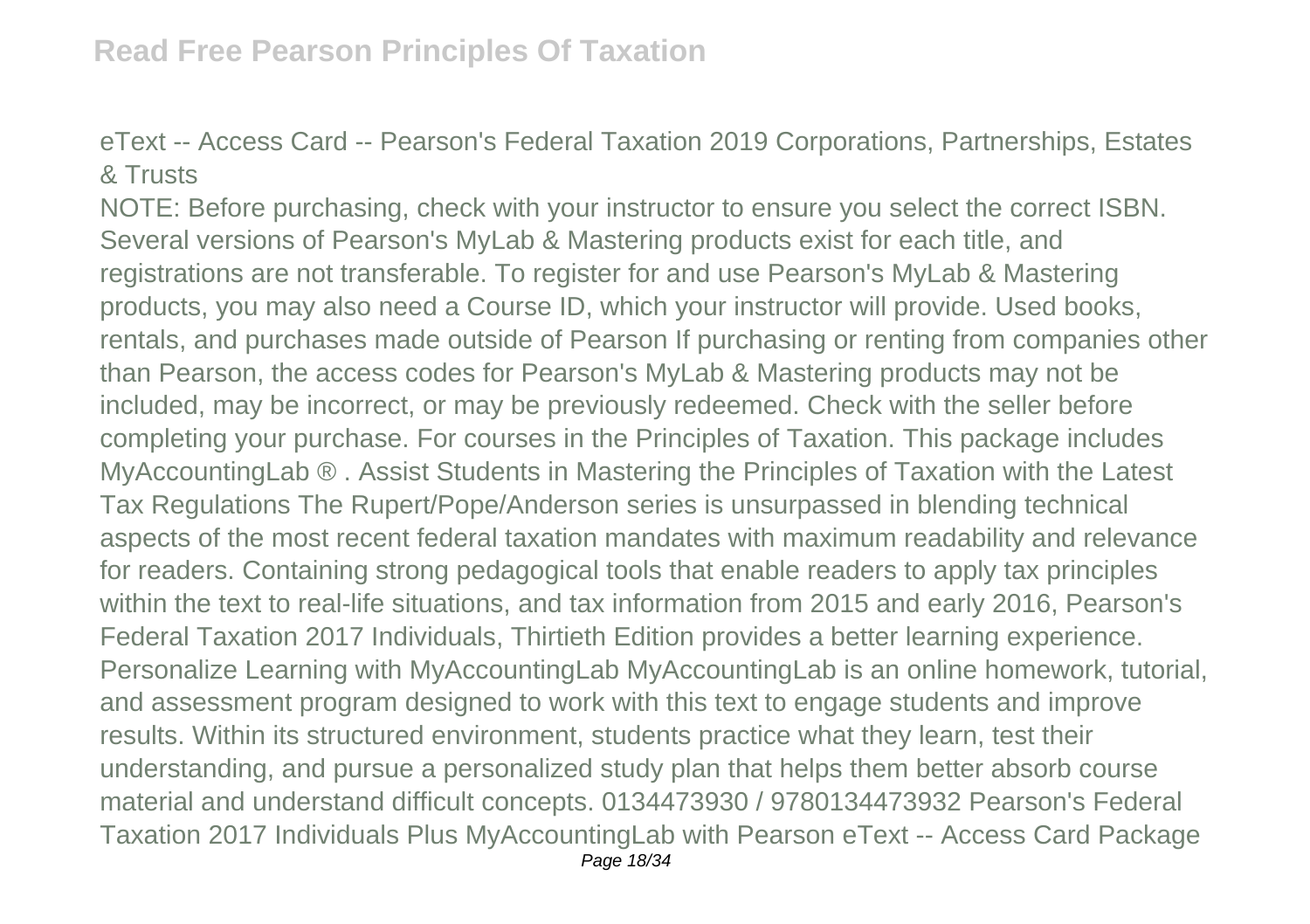Package consists of: 0134420861 / 9780134420868 Pearson's Federal Taxation 2017 Individuals 0134472063 / 9780134472065 MyAccountingLab with Pearson eText -- Access Card -- Pearson's Federal Taxation 2017 Individuals For any first course in Federal Taxation at the undergraduate or MBA level. The Rupert/Pope/Anderson series is unsurpassed in blending technical aspects of the most recent federal taxation mandates with maximum readability and relevance for students. MyAccountingLab® for Prentice Hall's Federal Taxation 2015 is a total learning package. MyAccountingLab is an online homework, tutorial, and assessment program that truly engages students in learning. It helps students better prepare for class, quizzes, and exams—resulting in better performance in the course—and provides educators a dynamic set of tools for gauging individual and class progress. Teaching and Learning Experience This program presents a better teaching and learning experience–for you and your students. Personalize Learning with MyAccountingLab: MyAccountingLab not only gives students more "I Get It" moments, but gives instructors the flexibility to make technology an integral part of their course. Help Students Master the Material with Strong Pedagogical Aids: Accessible learning aids enable students to apply tax principles within the chapter to real-life situations. Keep Your Course Current: This edition is updated to include 2013 and early 2014 information. Note: You are purchasing a standalone product; MyAccountingLab does not come packaged with this content. If you would like to purchase both the physical text and MyAccountingLab search for ISBN-10: 0133822257/ISBN-13: 9780133822250. That package includes ISBN-10: 013377208X/ISBN-13: 9780133772081 and ISBN-10: 013381307X/ISBN-13: 9780133813074. MyAccountingLab is not a self-paced technology and should only be purchased when required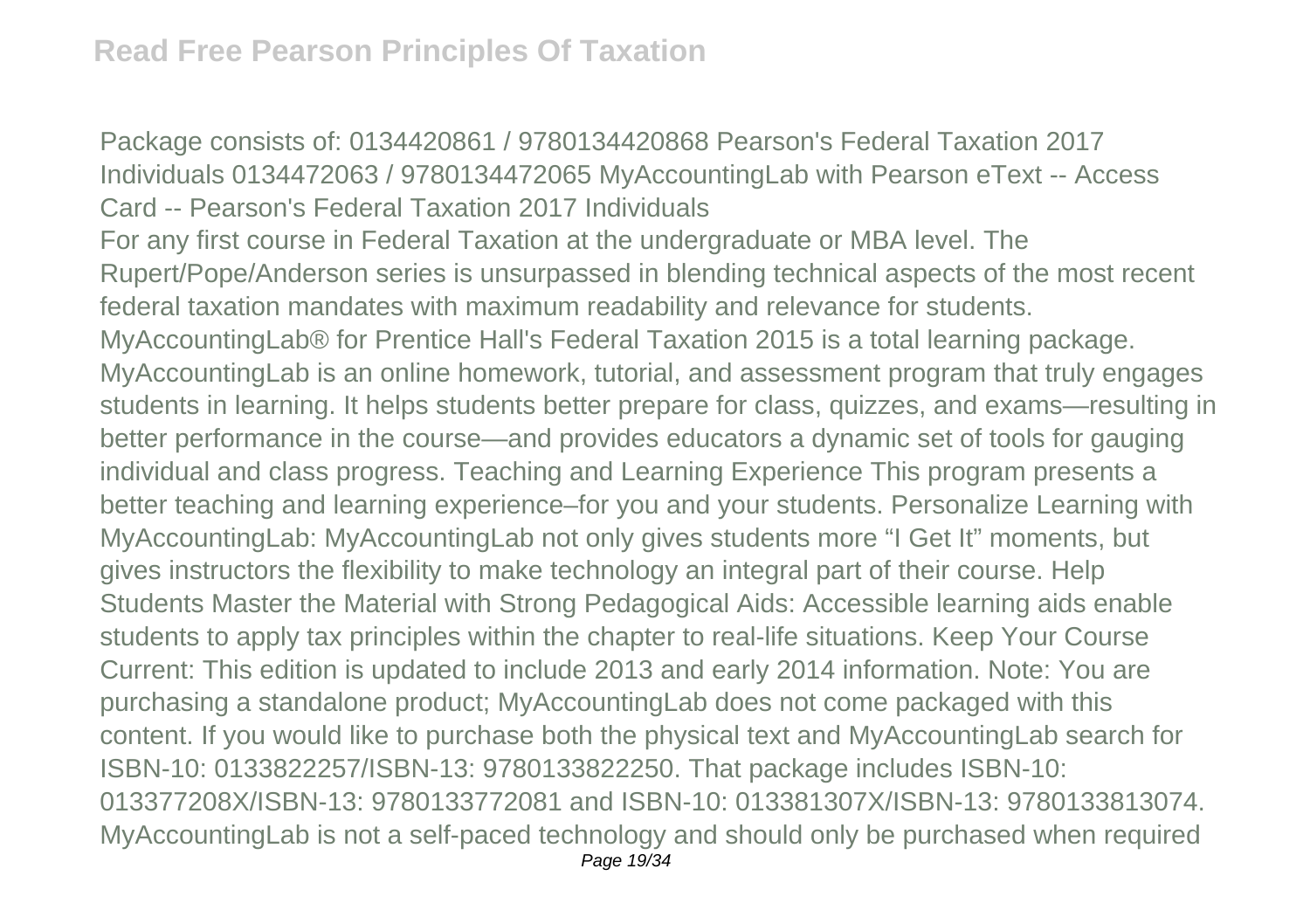## by an instructor.

For courses in the Principles of Taxation. Assist Students in Mastering the Principles of Taxation with the Latest Tax Regulations The Rupert/Pope/Anderson series is unsurpassed in blending technical aspects of the most recent federal taxation mandates with maximum readability and relevance for readers. Containing strong pedagogical tools that enable readers to apply tax principles within the text to real-life situations, and tax information from 2015 and early 2016, Pearson's Federal Taxation 2017 Corporations, Partnerships, Estates & Trusts, Thirtieth Edition provides a better learning experience. Also Available with MyAccountingLab® MyAccountingLab is an online homework, tutorial, and assessment program designed to work with this text to engage students and improve results. Within its structured environment, you practice what you learn, test your understanding, and pursue a personalized study plan that helps you better absorb course material and understand difficult concepts. Note: You are purchasing a standalone product; MyAccountingLab does not come packaged with this content. Students, if interested in purchasing this title with MyAccountingLab, ask your instructor for the correct package ISBN and Course ID. Instructors, contact your Pearson representative for more information. If you would like to purchase both the physical text and MyAccountingLab, search for: 0134472004 / 9780134472003 Pearson's Federal Taxation 2017 Corporations, Partnerships, Estates & Trusts Plus MyAccountingLab with Pearson eText -- Access Card Package Package consists of: 0134420853 / 9780134420851 Pearson's Federal Taxation 2017 Corporations, Partnerships, Estates & Trusts 0134421639 / 9780134421636 MyAccountingLab with Pearson eText -- Access Card -- Pearson's Federal Taxation 2017 Corporations, Partnerships, Estates & Trusts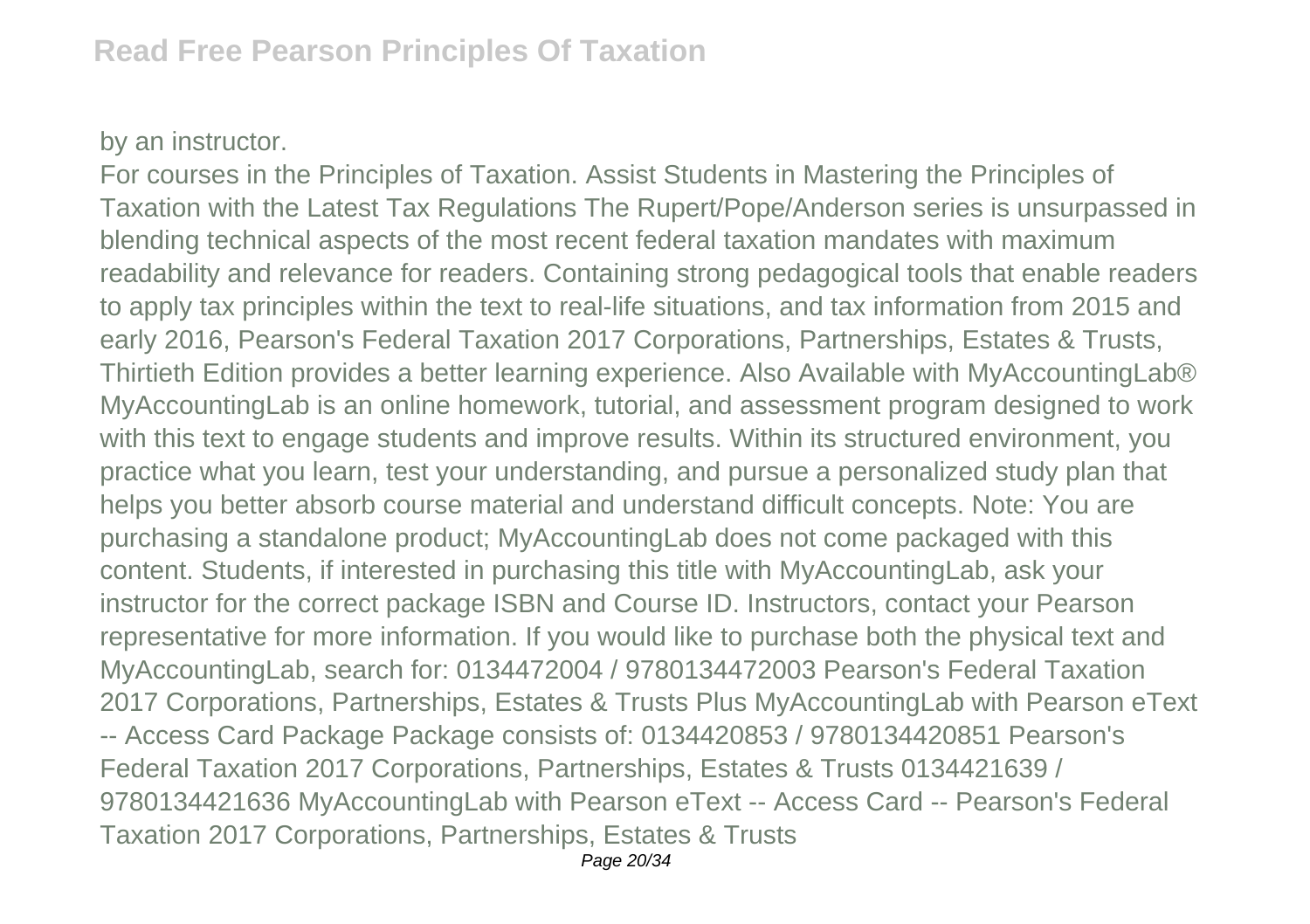NOTE: Before purchasing, check with your instructor to ensure you select the correct ISBN. Several versions of Pearson's MyLab & Mastering products exist for each title, and registrations are not transferable. To register for and use Pearson's MyLab & Mastering products, you may also need a Course ID, which your instructor will provide. Used books, rentals, and purchases made outside of Pearson If purchasing or renting from companies other than Pearson, the access codes for Pearson's MyLab & Mastering products may not be included, may be incorrect, or may be previously redeemed. Check with the seller before completing your purchase. For courses in the Principles of Taxation. This package includes MyAccountingLab ® . Assist Students in Mastering the Principles of Taxation with the Latest Tax Regulations The Rupert/Pope/Anderson series is unsurpassed in blending technical aspects of the most recent federal taxation mandates with maximum readability and relevance for readers. Containing strong pedagogical tools that enable readers to apply tax principles within the text to real-life situations, and tax information from 2015 and early 2016, Pearson's Federal Taxation 2017 Corporations, Partnerships, Estates & Trusts, Thirtieth Edition provides a better learning experience. Personalize Learning with MyAccountingLab MyAccountingLab is an online homework, tutorial, and assessment program designed to work with this text to engage students and improve results. Within its structured environment, students practice what they learn, test their understanding, and pursue a personalized study plan that helps them better absorb course material and understand difficult concepts. 0134472004 / 9780134472003 Pearson's Federal Taxation 2017 Corporations, Partnerships, Estates & Trusts Plus MyAccountingLab with Pearson eText -- Access Card Package Package consists of: 0134420853 / 9780134420851 Pearson's Federal Taxation 2017 Corporations,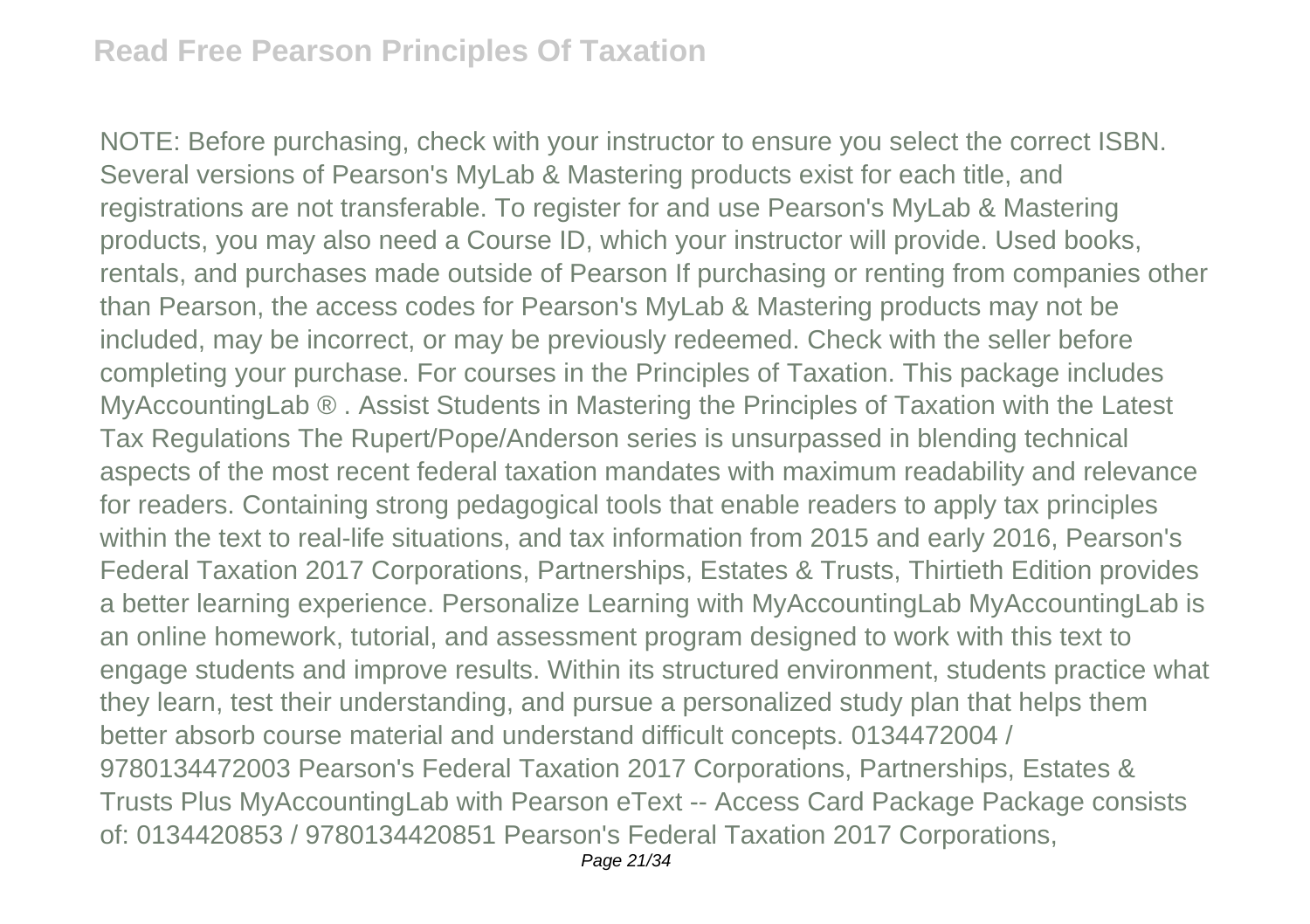Partnerships, Estates & Trusts 0134421639 / 9780134421636 MyAccountingLab with Pearson eText -- Access Card -- Pearson's Federal Taxation 2017 Corporations, Partnerships, Estates & Trusts

NOTE: Before purchasing, check with your instructor to ensure you select the correct ISBN. Several versions of MyLab(TM) & Mastering(TM) products exist for each title, and registrations are not transferable. To register for and use MyLab & Mastering products, you may also need a Course ID, which your instructor will provide. Used books, rentals, and purchases made outside of Pearson If purchasing or renting from companies other than Pearson, the access codes for MyLab & Mastering products may not be included, may be incorrect, or may be previously redeemed. Check with the seller before completing your purchase. For courses in the Principles of Taxation. This package includes MyLab Accounting . Assist readers in mastering the principles of taxation with the latest tax regulations The Rupert/Pope/Anderson series is unsurpassed in blending technical aspects of the most recent federal taxation mandates with maximum readability and relevance for readers. Containing strong pedagogical tools that enable individuals to apply tax principles within the text to real-life situations, and tax information from 2016 and early 2017, Pearson's Federal Taxation 2018 Comprehensive, 31st Edition provides a better teaching and learning experience. Personalize learning with MyLab Accounting MyLab Accounting is an online homework, tutorial, and assessment program designed to work with this text to engage students and improve results. Within its structured environment, students practice what they learn, test their understanding, and pursue a personalized study plan that helps them better absorb course material and understand difficult concepts. 0134642473 / 9780134642475 Pearson's Federal Taxation 2018 Comprehensive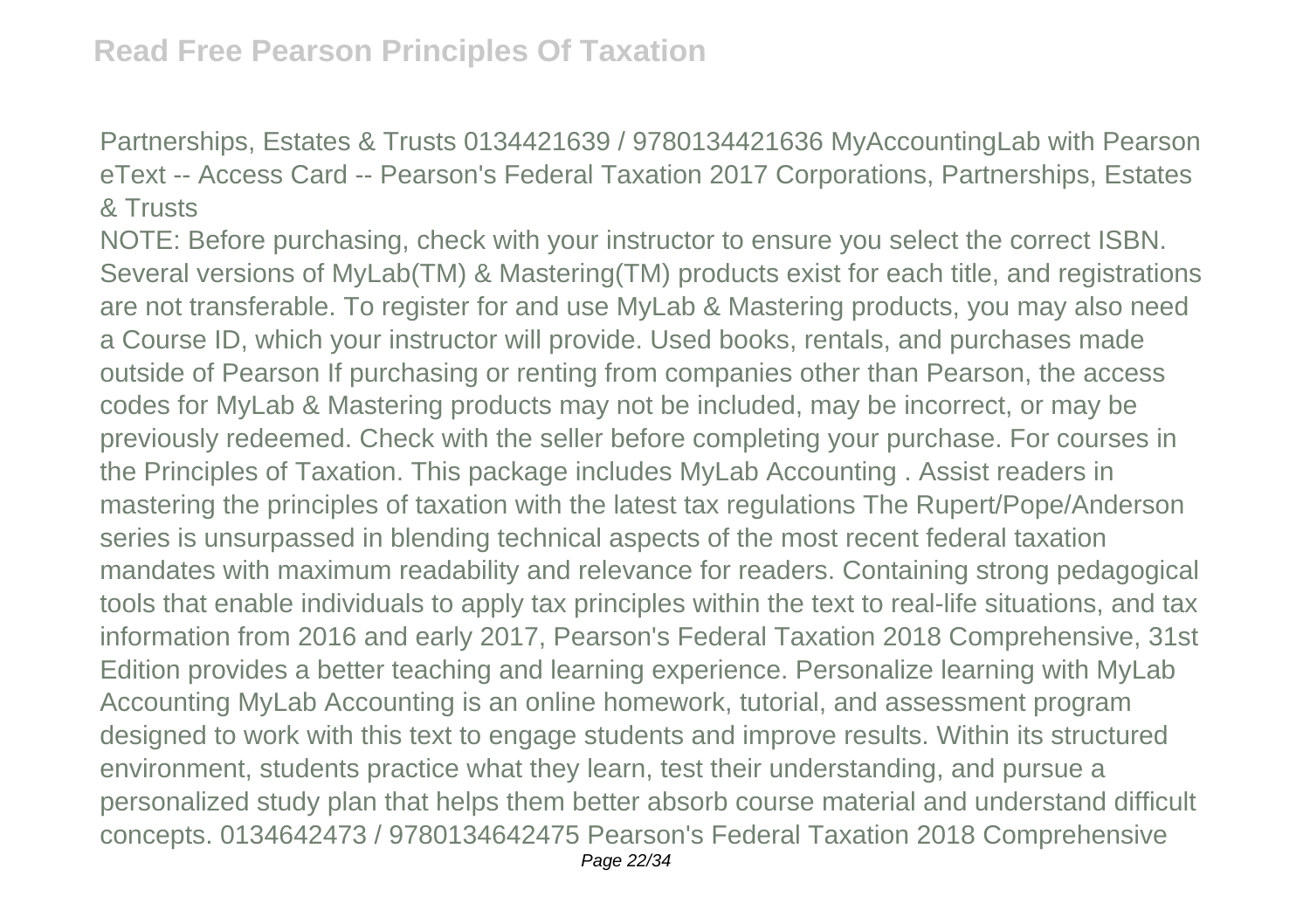Plus MyLab Accounting with Pearson eText -- Access Card Package, 31/e Package consists of: 0134532384 / 9780134532387 Pearson's Federal Taxation 2018 Comprehensive 0134562488 / 9780134562483 MyLab Accounting with Pearson eText -- Access Card -- Pearson's Federal Taxation 2018 Comprehensive

NOTE: Before purchasing, check with your instructor to ensure you select the correct ISBN. Several versions of MyLab(tm) and Mastering(tm) platforms exist for each title, and registrations are not transferable. To register for and use MyLab or Mastering platforms, you may also need a Course ID, which your instructor will provide. Used books, rentals, and purchases made outside of Pearson If purchasing or renting from companies other than Pearson, the access codes for MyLab or Mastering platforms may not be included, may be incorrect, or may be previously redeemed. Check with the seller before completing your purchase. For courses in the Principles of Taxation. This package includes MyLab Accounting. Assists readers in mastering the principles of taxation with the latest tax regulations The Rupert/Pope/Anderson series is unsurpassed in blending technical aspects of the most recent federal taxation mandates with maximum readability and relevance for readers. Containing strong pedagogical tools that enable readers to apply tax principles within the text to real-life situations, and tax information from 2016 and early 2017, Pearson's Pearson's Federal Taxation 2018 Corporations, Partnerships, Estates & Trusts, 31st Edition provides a better teaching and learning experience for all. Personalize learning with MyLab Accounting MyLab(tm) Accounting is an online homework, tutorial, and assessment program designed to work with this text to engage students and improve results. Within its structured environment, students practice what they learn, test their understanding, and pursue a personalized study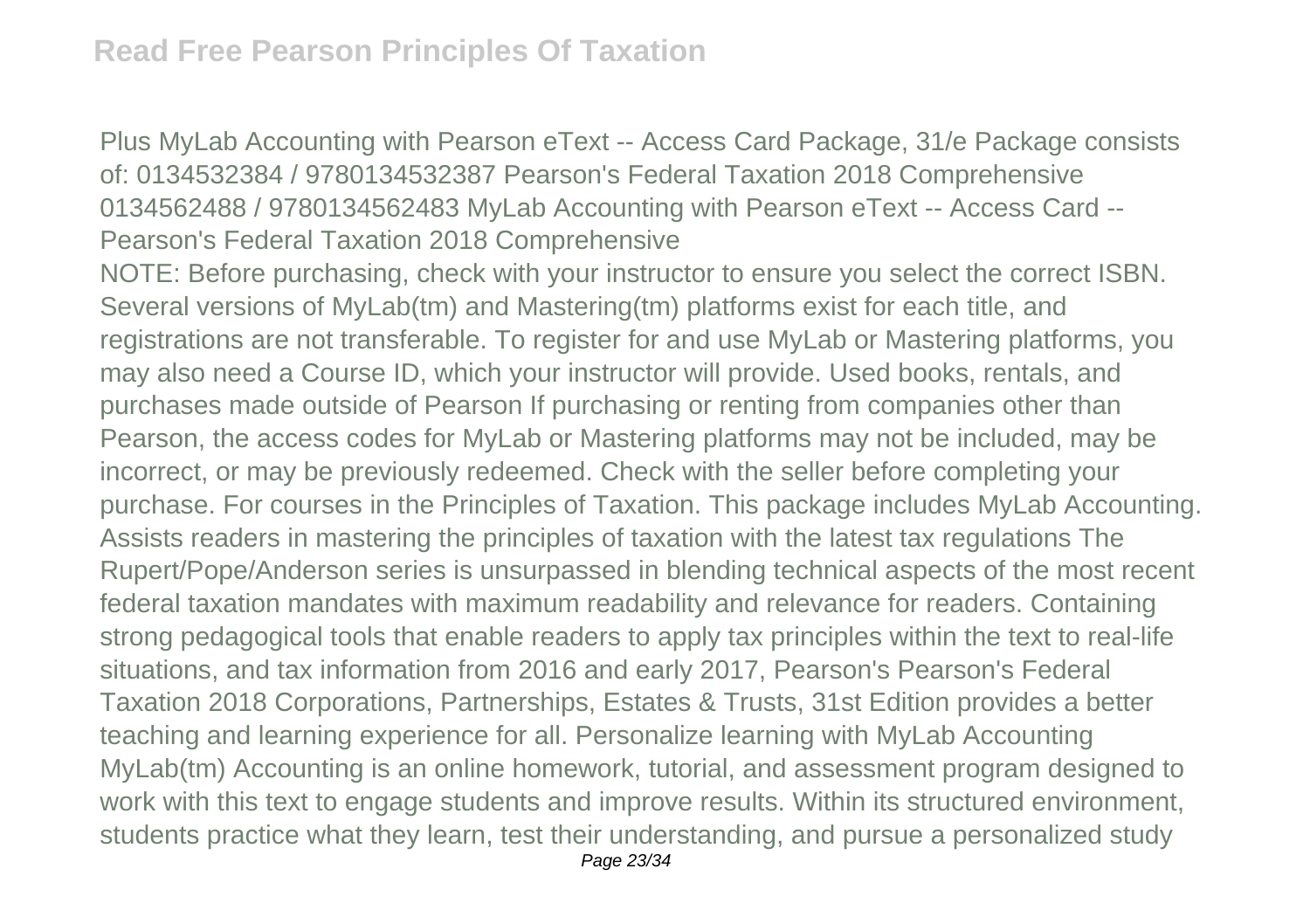plan that helps them better absorb course material and understand difficult concepts.Learn more. 013464249X / 9780134642499 Pearson's Federal Taxation 2018 Corporations, Partnerships, Estates & Trusts Plus MyLab Accounting with Pearson eText -- Access Card Package, 31/e Package consists of: 0134550927 / 9780134550923 Pearson's Federal Taxation 2018 Corporations, Partnerships, Estates & Trusts 0134562542 / 9780134562544 MyLab Accounting with Pearson eText -- Access Card -- for Pearson's Federal Taxation 2018 Corporations, Partnerships, Estates & Trusts

In recent years, stunning advances in telecommunications, capital mobility, and distribution channels have not only greatly increased the number of transactions and ventures subject to multiple taxation, but also have made it easier to plan around such taxes. Tax and legal professionals, entrepreneurs, and business managers must have a fundamental understanding of the state and local tax implications of key transactions. State and Local Taxation: Principles and Planning, Third Edition covers the important tax issues of today's global business environment.

Prentice Hall's Federal Taxation 2015 IndividualsPearson Higher Ed

Assist Students in Mastering the Principles of Taxation with the Latest Tax Regulations The Rupert/Pope/Anderson series is unsurpassed in blending technical aspects of the most recent federal taxation mandates with maximum readability and relevance for readers. Containing strong pedagogical tools that enable readers to apply tax principles within the text to real-life situations, and tax information from 2015 and early 2016, Pearson's Federal Taxation 2017 Corporations, Partnerships, Estates & Trusts,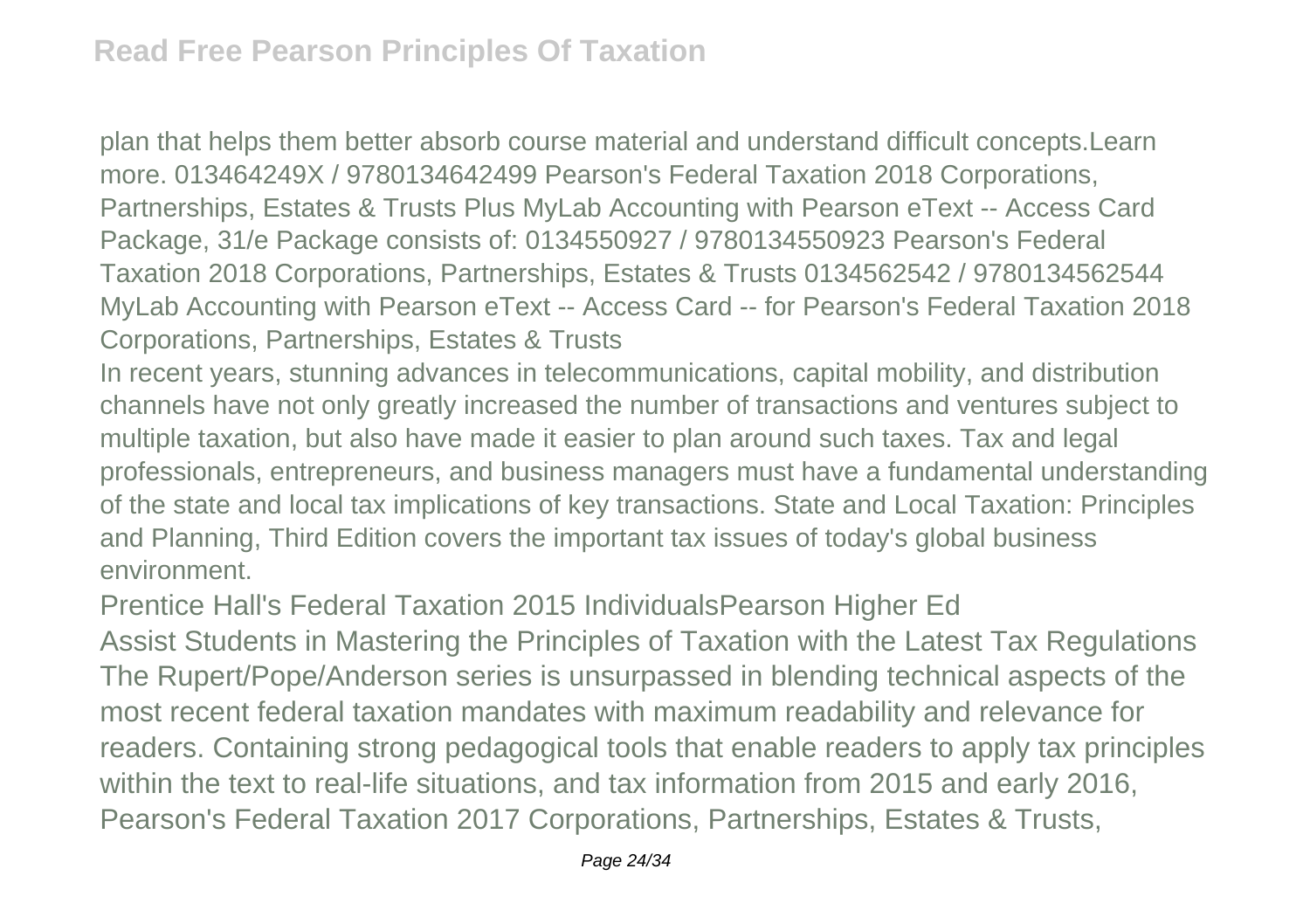Thirtieth Edition provides a better learning experience.

For courses in the Principles of Taxation. Assists readers in mastering the principles of taxation with the latest tax regulations The Rupert/Pope/Anderson series is unsurpassed in blending technical aspects of the most recent federal taxation mandates with maximum readability and relevance for readers. Containing strong pedagogical tools that enable readers to apply tax principles within the text to real-life situations, and tax information from 2016 and early 2017, Pearson's Federal Taxation 2018 Individuals, 31st Edition provides a better teaching and learning experience for all. Also available with MyLab Accounting MyLab(tm) Accounting is an online homework, tutorial, and assessment program designed to work with this text to engage students and improve results. Within its structured environment, students practice what they learn, test their understanding, and pursue a personalized study plan that helps them better absorb course material and understand difficult concepts.Learn more. Note: You are purchasing a standalone product; MyLab Accounting does not come packaged with this content. Students, if interested in purchasing this title with MyLab Accounting, ask your instructor to confirm the correct package ISBN and Course ID. Instructors, contact your Pearson representative for more information. If you would like to purchase both the physical text and MyLab Accounting search for: 0134642503 / 9780134642505 Pearson's Federal Taxation 2018 Individuals Plus MyLab Accounting with Pearson eText -- Access Card Package, 31/e Package consists of: 0134532600 /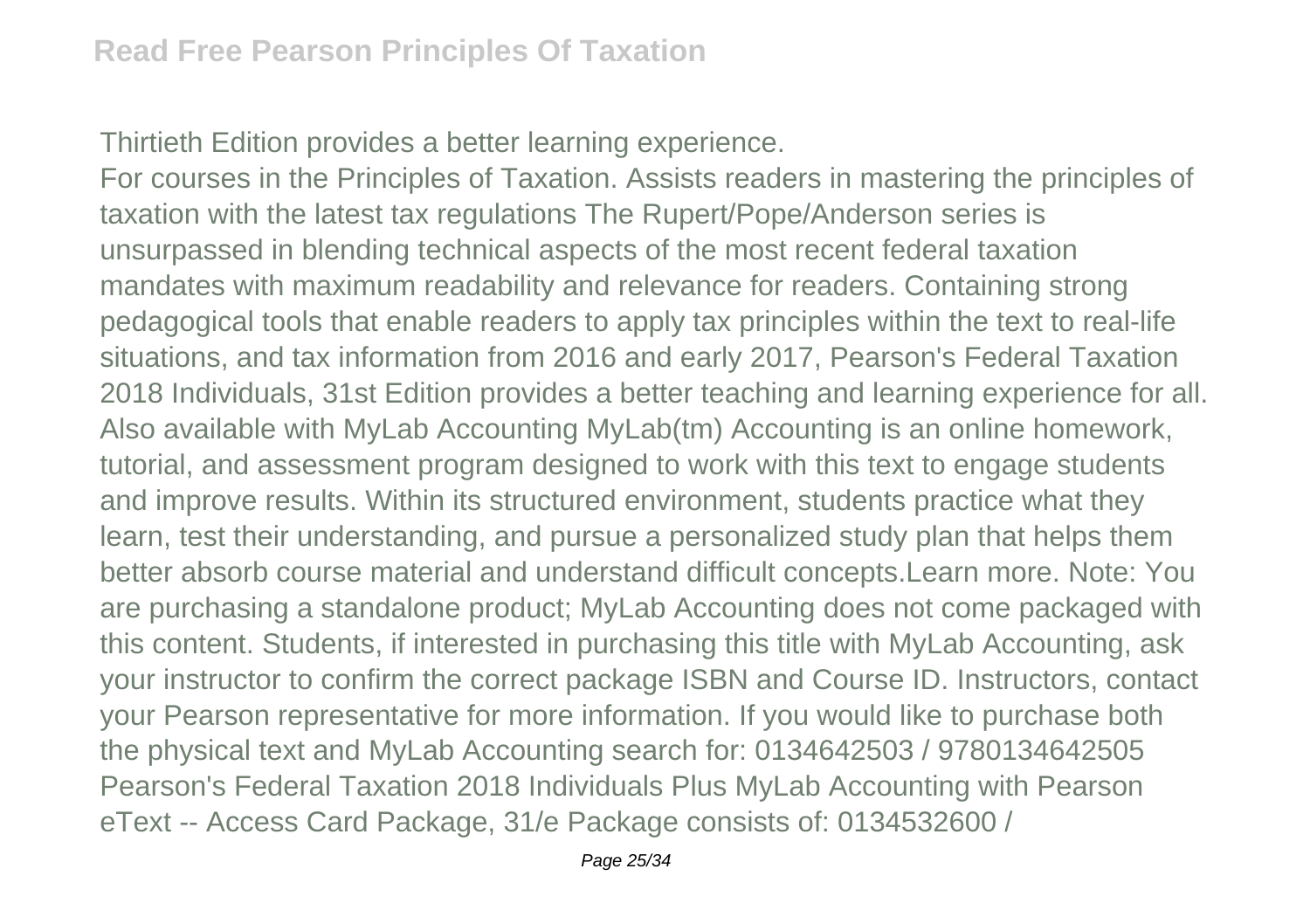9780134532608 Pearson's Federal Taxation 2018 Individuals 0134562690 / 9780134562698 MyLab Accounting with Pearson eText -- Access Card -- for Pearson's Federal Taxation 2018 Individuals

This is the eBook of the printed book and may not include any media, website access codes, or print supplements that may come packaged with the bound book. For courses in the Principles of Taxation. Assists readers in mastering the principles of taxation with the latest tax regulations The Rupert/Pope/Anderson series is unsurpassed in blending technical aspects of the most recent federal taxation mandates with maximum readability and relevance for readers. Containing strong pedagogical tools that enable readers to apply tax principles within the text to real-life situations, and tax information from 2016 and early 2017, Pearson's Pearson's Federal Taxation 2018 Corporations, Partnerships, Estates & Trusts, 31st Edition provides a better teaching and learning experience for all. Also available with MyLab Accounting MyLab™ Accounting is an online homework, tutorial, and assessment program designed to work with this text to engage students and improve results. Within its structured environment, students practice what they learn, test their understanding, and pursue a personalized study plan that helps them better absorb course material and understand difficult concepts. Learn more. Note: You are purchasing a standalone product; MyLab Accounting does not come packaged with this content. Students, if interested in purchasing this title with MyLab Accounting, ask your instructor to confirm the correct package ISBN and Course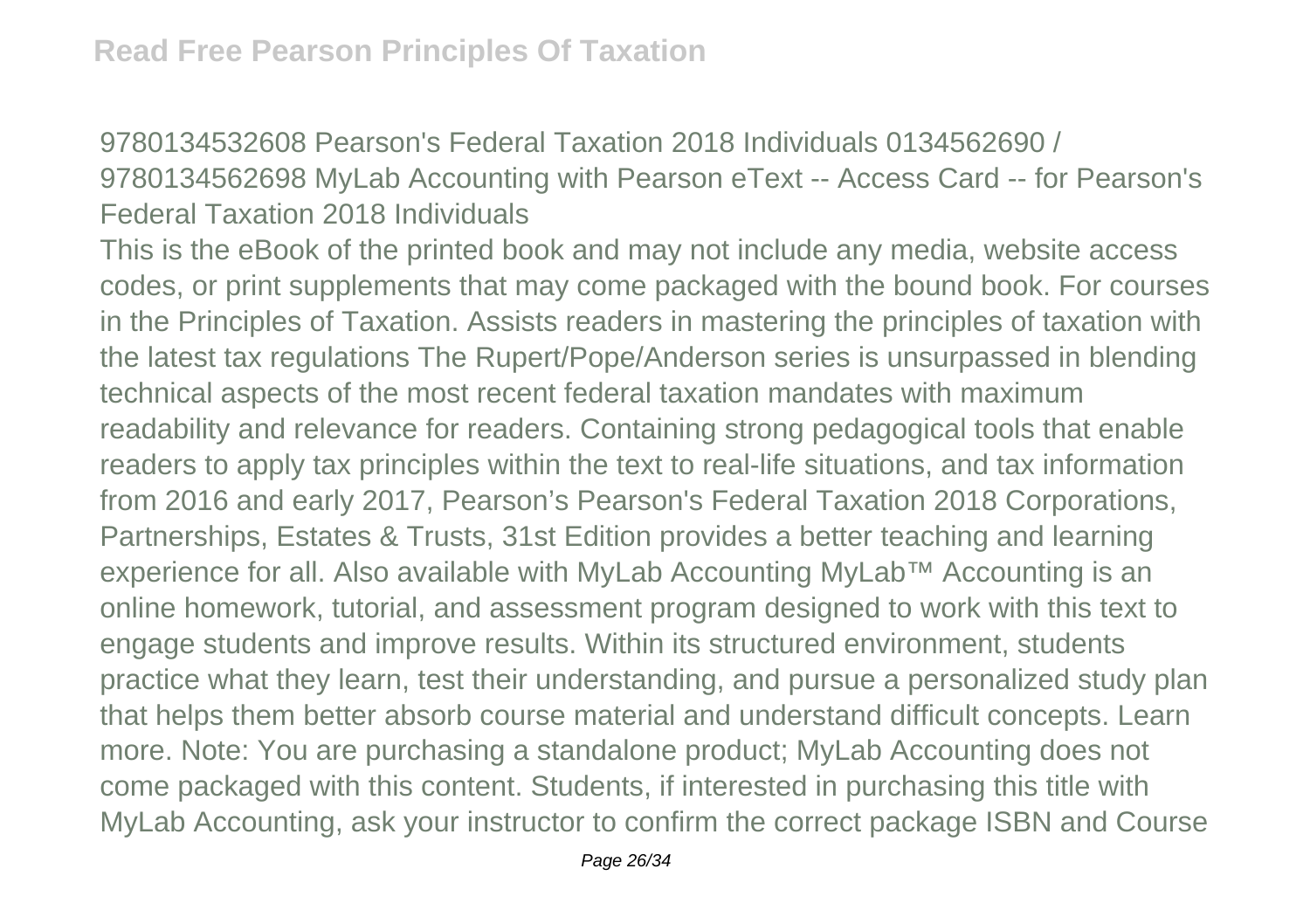ID. Instructors, contact your Pearson representative for more information. If you would like to purchase both the physical text and MyLab Accounting search for: 013464249X / 9780134642499 Pearson's Federal Taxation 2018 Corporations, Partnerships, Estates & Trusts Plus MyLab Accounting with Pearson eText -- Access Card Package, 31/e Package consists of: 0134550927 / 9780134550923 Pearson's Federal Taxation 2018 Corporations, Partnerships, Estates & Trusts 0134562542 / 9780134562544 MyLab Accounting with Pearson eText -- Access Card -- for Pearson's Federal Taxation 2018 Corporations, Partnerships, Estates & Trusts

This is the eBook of the printed book and may not include any media, website access codes, or print supplements that may come packaged with the bound book. For courses in the Principles of Taxation. Assist Students in Mastering the Principles of Taxation with the Latest Tax Regulations The Rupert/Pope/Anderson series is unsurpassed in blending technical aspects of the most recent federal taxation mandates with maximum readability and relevance for readers. Containing strong pedagogical tools that enable readers to apply tax principles within the text to real-life situations, and tax information from 2015 and early 2016, Pearson's Federal Taxation 2017 Individuals, Thirtieth Edition provides a better learning experience.

There are few areas of economic policy-making in which the returns to good decisions are so high—and the punishment of bad decisions so cruel—as in the management of natural resource wealth. Rich endowments of oil, gas and minerals have set some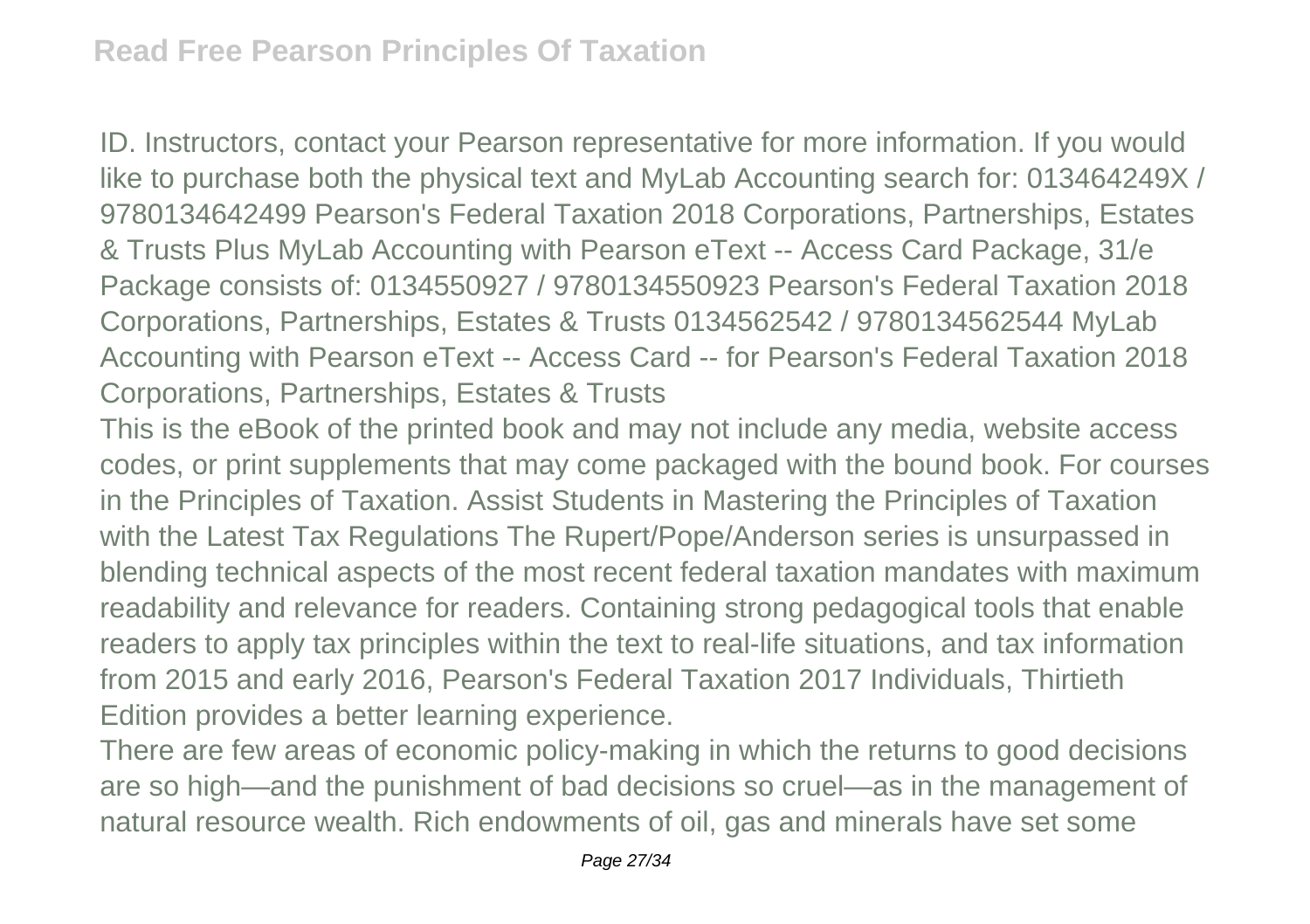countries on courses of sustained and robust prosperity; but they have left others riddled with corruption and persistent poverty, with little of lasting value to show for squandered wealth. And amongst the most important of these decisions are those relating to the tax treatment of oil, gas and minerals. This book will be of interest to Economics postgraduates and researchers working on resource issues, as well as professionals working on taxation of oil, gas and minerals/mining. NOTE: Before purchasing, check with your instructor to ensure you select the correct ISBN. Several versions of the MyLab(tm)and Mastering(tm) platforms exist for each title, and registrations are not transferable. To register for and use MyLab or Mastering, you may also need a Course ID, which your instructor will provide. Used books, rentals, and purchases made outside of Pearson If purchasing or renting from companies other than Pearson, the access codes for the MyLab platform may not be included, may be incorrect, or may be previously redeemed. Check with the seller before completing your purchase. For courses in the principles of taxation. This ISBN is for the MyLab access card. Pearson eText is included. Assist students in mastering the principles of taxation with the latest tax regulations The Rupert/Anderson series is unsurpassed in blending technical aspects of the most recent federal taxation mandates with maximum readability and relevance for students. Containing strong pedagogical tools that enable readers to apply tax principles within the text to real-life situations, and tax information from 2018 and early 2019, Pearson's Federal Taxation 2020 Individuals, 33rd Edition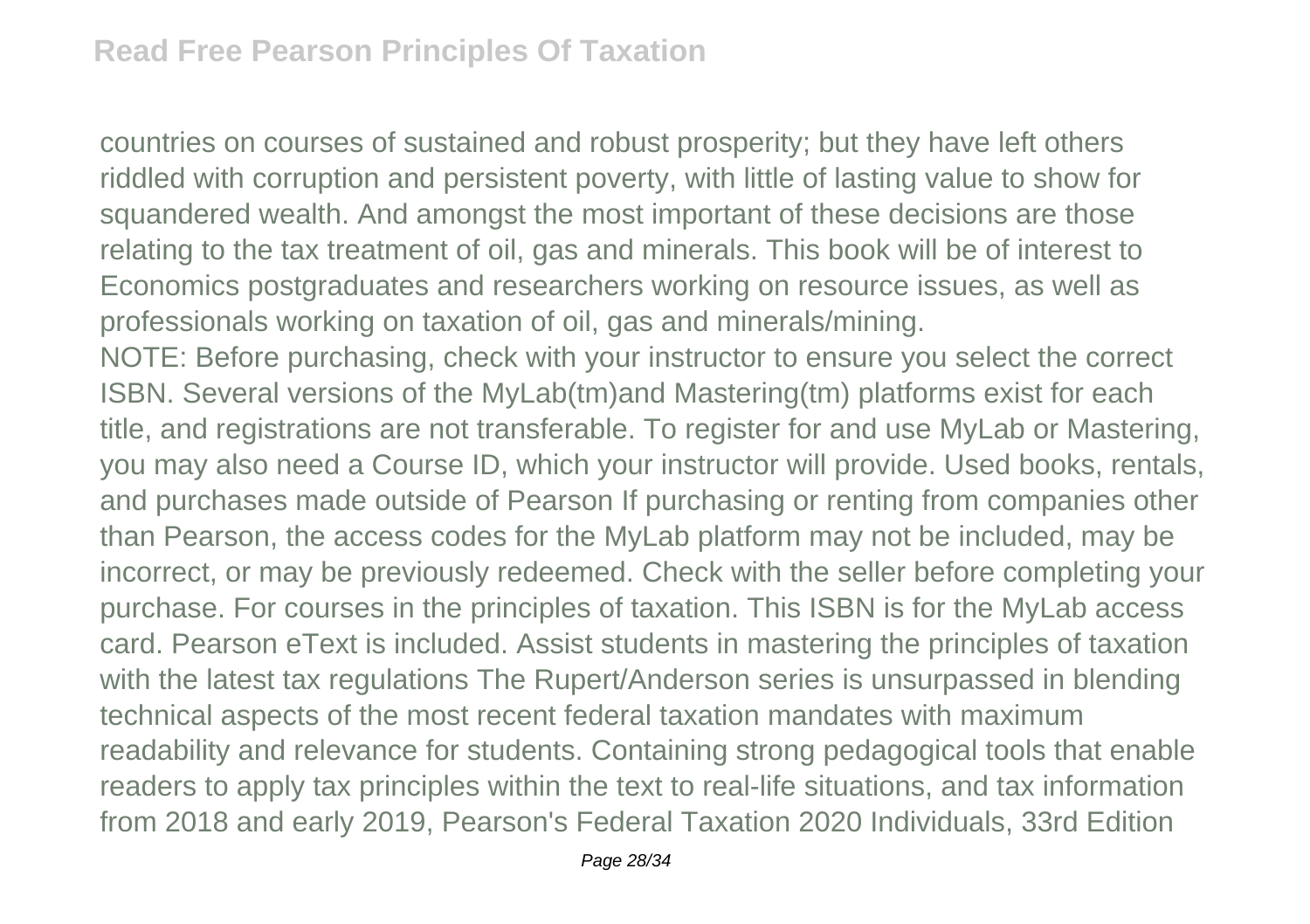provides an up-to-date resource and better teaching and learning experience -- for instructors and students. Personalize learning with MyLab Accounting By combining trusted author content with digital tools and a flexible platform, MyLab personalizes the learning experience and improves results for each student. And with Contextualized Feedback and Question Help, students have unlimited opportunities to master the concepts. If they get stuck, learning aids like Help Me Solve This, View an Example, eText Pages, and a Calculator walk them through the problem and show them helpful info in the text -- giving them assistance when they need it most.

NOTE: Before purchasing, check with your instructor to ensure you select the correct ISBN. Several versions of the MyLab(TM)and Mastering(TM) platforms exist for each title, and registrations are not transferable. To register for and use MyLab or Mastering, you may also need a Course ID, which your instructor will provide. Used books, rentals, and purchases made outside of Pearson If purchasing or renting from companies other than Pearson, the access codes for the MyLab platform may not be included, may be incorrect, or may be previously redeemed. Check with the seller before completing your purchase. For courses in the principles of taxation. This ISBN is for the MyLab combo card, which includes the MyLab access card, Pearson eText, and loose-leaf print edition (delivered by mail). Assist students in mastering the principles of taxation with the latest tax regulations The Rupert/Anderson series is unsurpassed in blending technical aspects of the most recent federal taxation mandates with maximum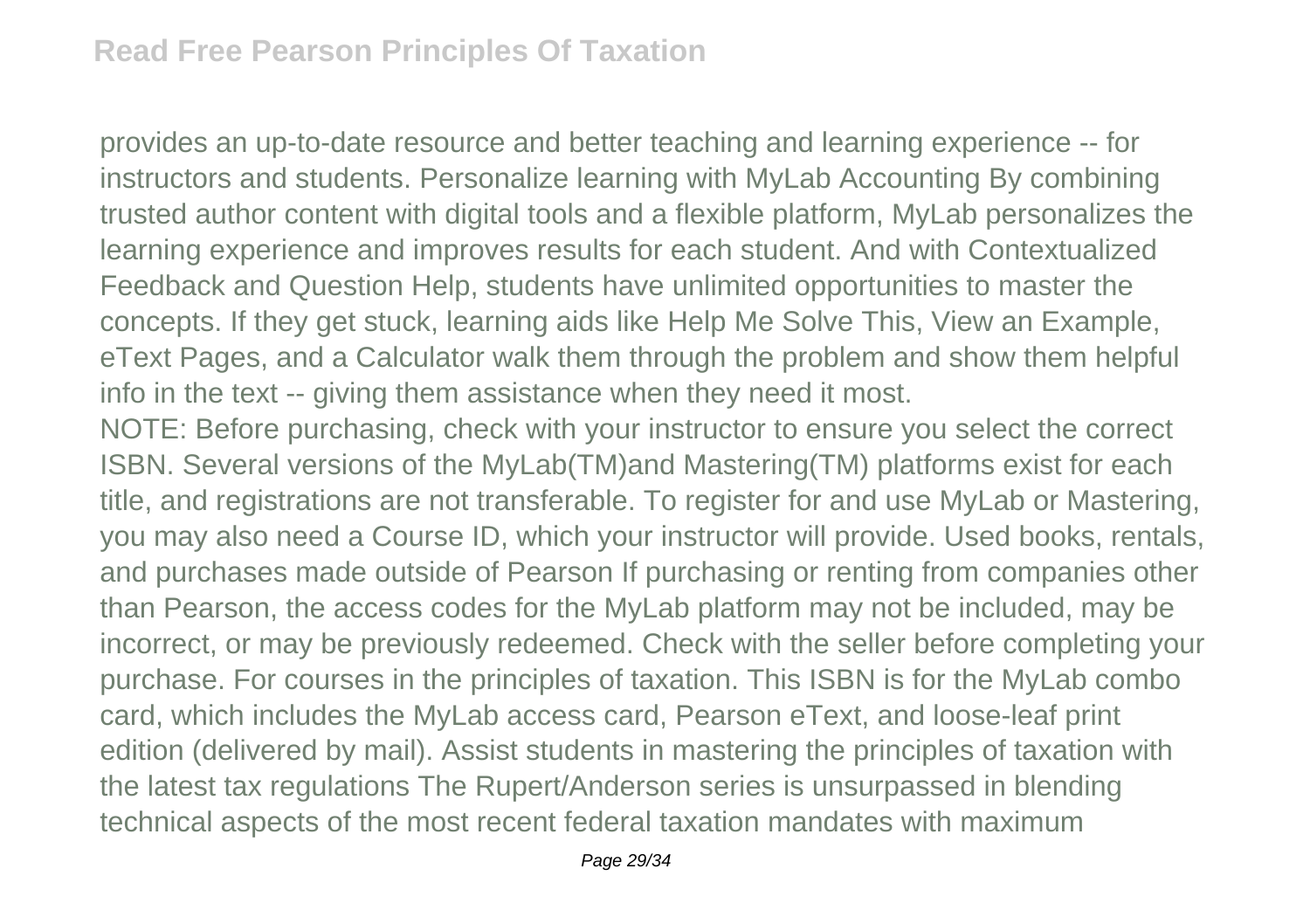readability and relevance for students. Containing strong pedagogical tools that enable readers to apply tax principles within the text to real-life situations, and tax information from 2018 and early 2019, Pearson's Federal Taxation 2020 Individuals, 33rd Edition provides an up-to-date resource and better teaching and learning experience -- for instructors and students. Personalize learning with MyLab Accounting By combining trusted author content with digital tools and a flexible platform, MyLab personalizes the learning experience and improves results for each student. And with Contextualized Feedback and Question Help, students have unlimited opportunities to master the concepts. If they get stuck, learning aids like Help Me Solve This, View an Example, eText Pages, and a Calculator walk them through the problem and show them helpful info in the text -- giving them assistance when they need it most. Written in an accessible style, this text assumes that the student has no previous education in taxation. Byrd & Chen's Canadian Tax Principles, 2010-2011 Edition, can be used with or without other source materials (this includes the

Income Tax Act, Information Circulars, Interpretation Bulletins, and other official materials). The Income Tax Act is referenced in the text where appropriate for further independent study. Students should be able to solve all of the end-ofchapter problems by relying solely on the text as a reference. The text and problem materials are comprehensive of the syllabus requirements of the CGAs,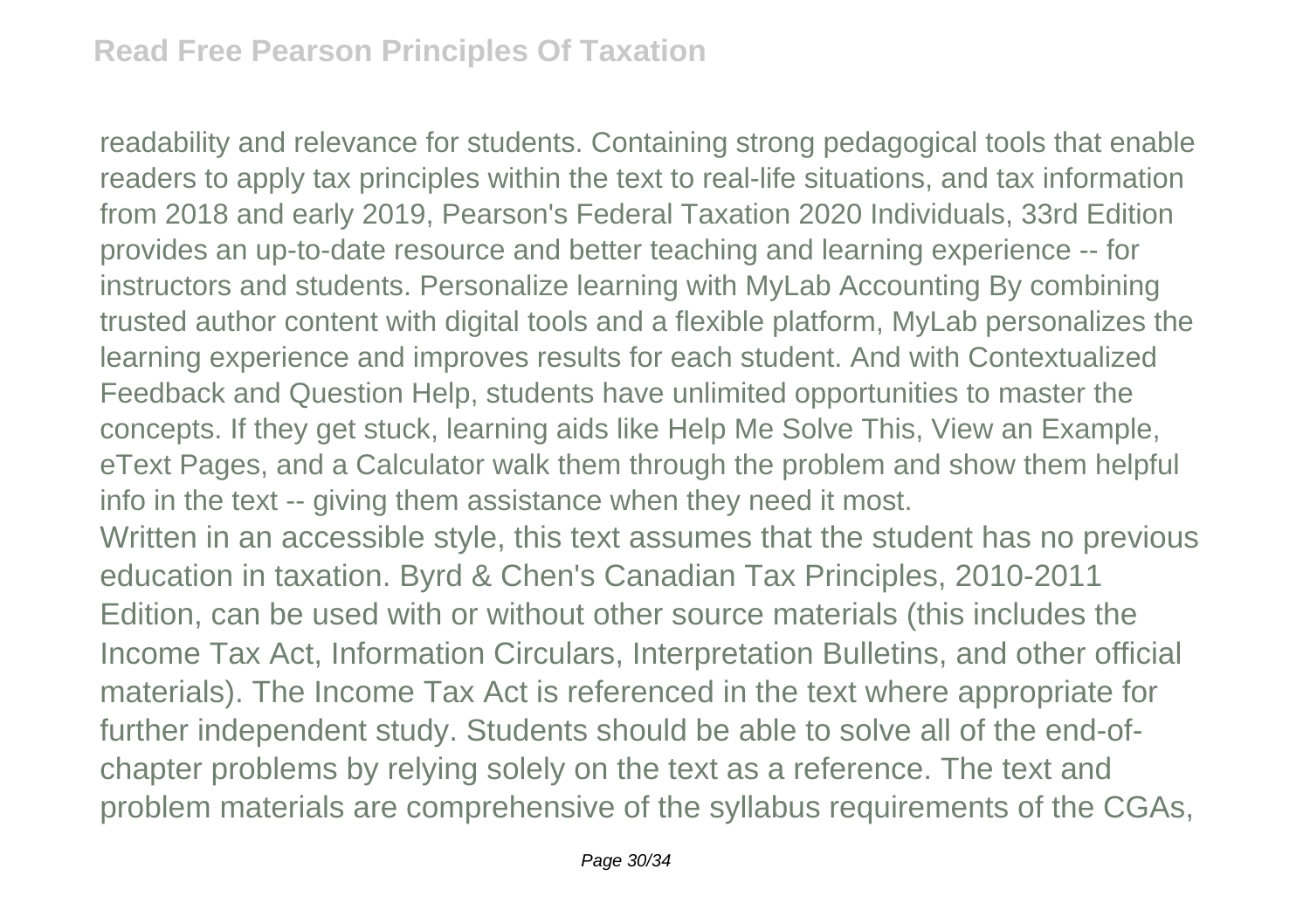CAs, and CMAs. For your convenience, the text material is now presented in two separate volumes.

NOTE: Before purchasing, check with your instructor to ensure you select the correct ISBN. Several versions of the MyLab(TM)and Mastering(TM) platforms exist for each title, and registrations are not transferable. To register for and use MyLab or Mastering, you may also need a Course ID, which your instructor will provide. Used books, rentals, and purchases made outside of Pearson If purchasing or renting from companies other than Pearson, the access codes for the MyLab platform may not be included, may be incorrect, or may be previously redeemed. Check with the seller before completing your purchase. For courses in the principles of taxation. This ISBN is for the MyLab combo card, which includes the MyLab access card, Pearson eText, and loose-leaf print edition (delivered by mail). Assist students in mastering the principles of taxation with the latest tax regulations The Rupert/Anderson series is unsurpassed in blending technical aspects of the most recent federal taxation mandates with maximum readability and relevance for students. Containing strong pedagogical tools that enable readers to apply tax principles within the text to real-life situations, and tax information from 2018 and early 2019, Pearson's Federal Taxation 2020 Corporations, Partnerships, Estates, and Trusts, 33rd Edition provides an up-to-Page 31/34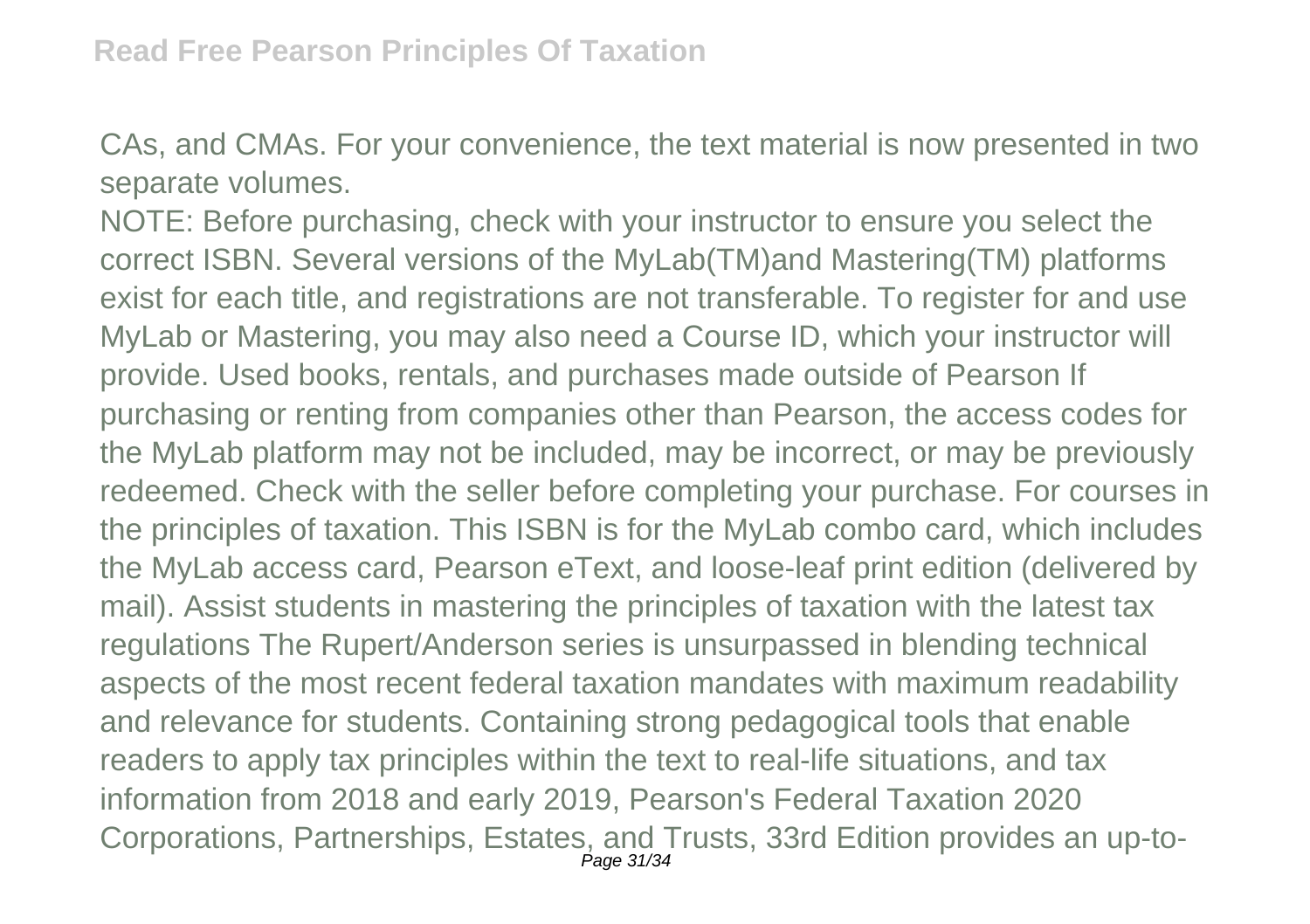date resource and better teaching and learning experience -- for instructors and students. Personalize learning with MyLab Accounting By combining trusted author content with digital tools and a flexible platform, MyLab personalizes the learning experience and improves results for each student. And with Contextualized Feedback and Question Help, students have unlimited opportunities to master the concepts. If they get stuck, learning aids like Help Me Solve This, View an Example, eText Pages, and a Calculator walk them through the problem and show them helpful info in the text -- giving them assistance when they need it most.

NOTE: Before purchasing, check with your instructor to ensure you select the correct ISBN. Several versions of the MyLab(tm)and Mastering(tm) platforms exist for each title, and registrations are not transferable. To register for and use MyLab or Mastering, you may also need a Course ID, which your instructor will provide. Used books, rentals, and purchases made outside of Pearson If purchasing or renting from companies other than Pearson, the access codes for the MyLab platform may not be included, may be incorrect, or may be previously redeemed. Check with the seller before completing your purchase. For courses in the principles of taxation. This package includes MyLab Accounting. Assist students in mastering the principles of taxation with the latest tax regulations The Page 32/34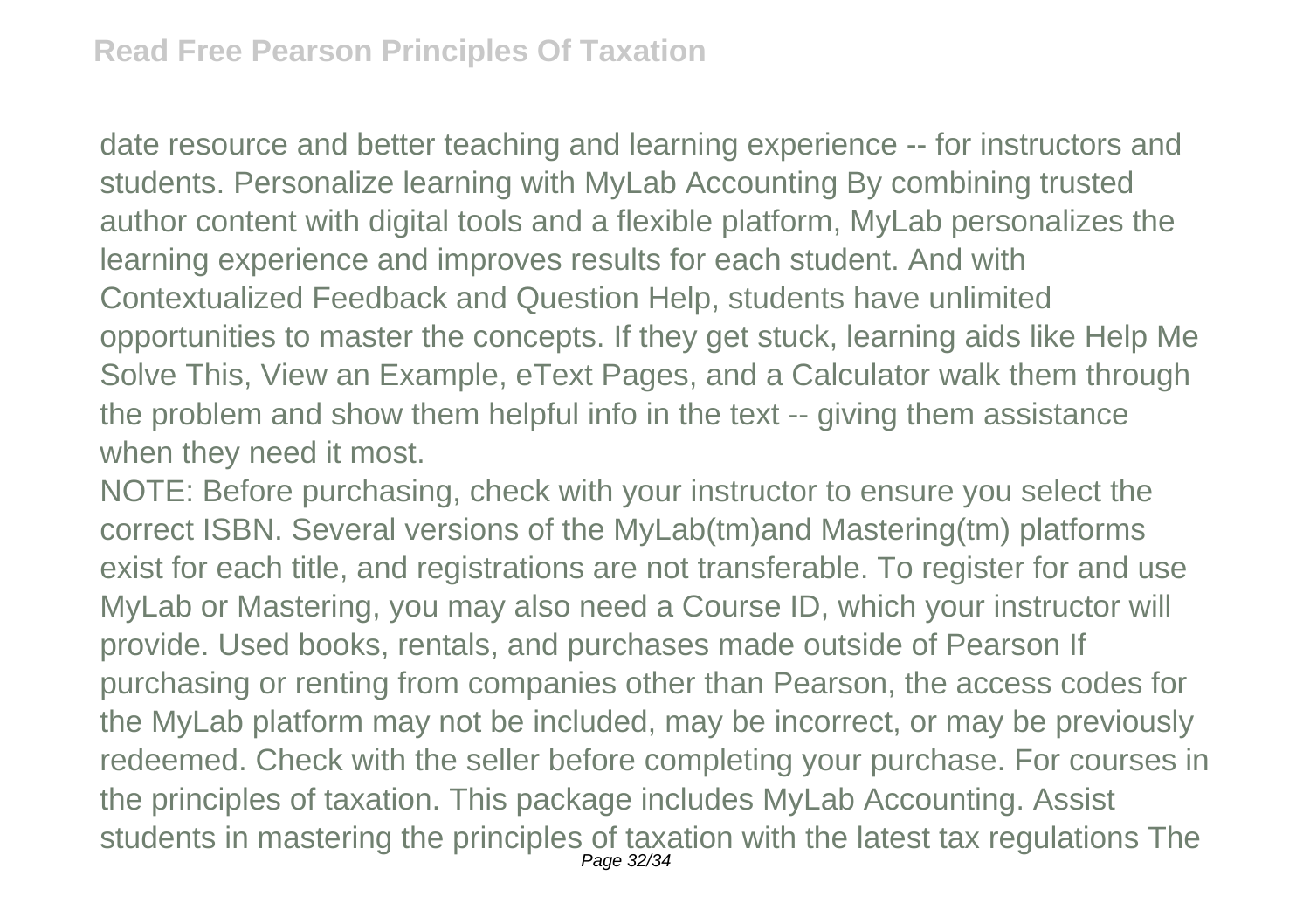Anderson/Rupert series is unsurpassed in blending technical aspects of the most recent federal taxation mandates with maximum readability and relevance for students. Containing strong pedagogical tools that enable readers to apply tax principles within the text to real-life situations, and tax information from 2017 and early 2018, Pearson's Federal Taxation 2019 Individuals, 32nd Edition provides an up-to-date resource and better teaching and learning experience -- for instructors and their students. Personalize learning with MyLab Accounting By combining trusted author content with digital tools and a flexible platform, MyLab personalizes the learning experience and improves results for each student. 0134855477 / 9780134855479 Pearson's Federal Taxation 2019 Individuals Plus MyLab Accounting with Pearson eText -- Access Card Package Package consists of: 0134739671 / 9780134739670 Pearson's Federal Taxation 2019 Individuals 0134742990 / 9780134742991 MyLab Accounting with Pearson eText -- Access Card -- for Pearson's Federal Taxation 2019 Individuals 2011 marks the 50th anniversary of the late R.W.Parsons' appointment as a Professor at Sydney Law School, and the 25th anniversary of his retirement. It is also 26 years since the publication of his authoritative work, Income Taxation in Australia: Principles of Income, Deductibility and Tax Accounting. Those 26 years have cemented its reputation as the leading work on 'the common law' of Page 33/34